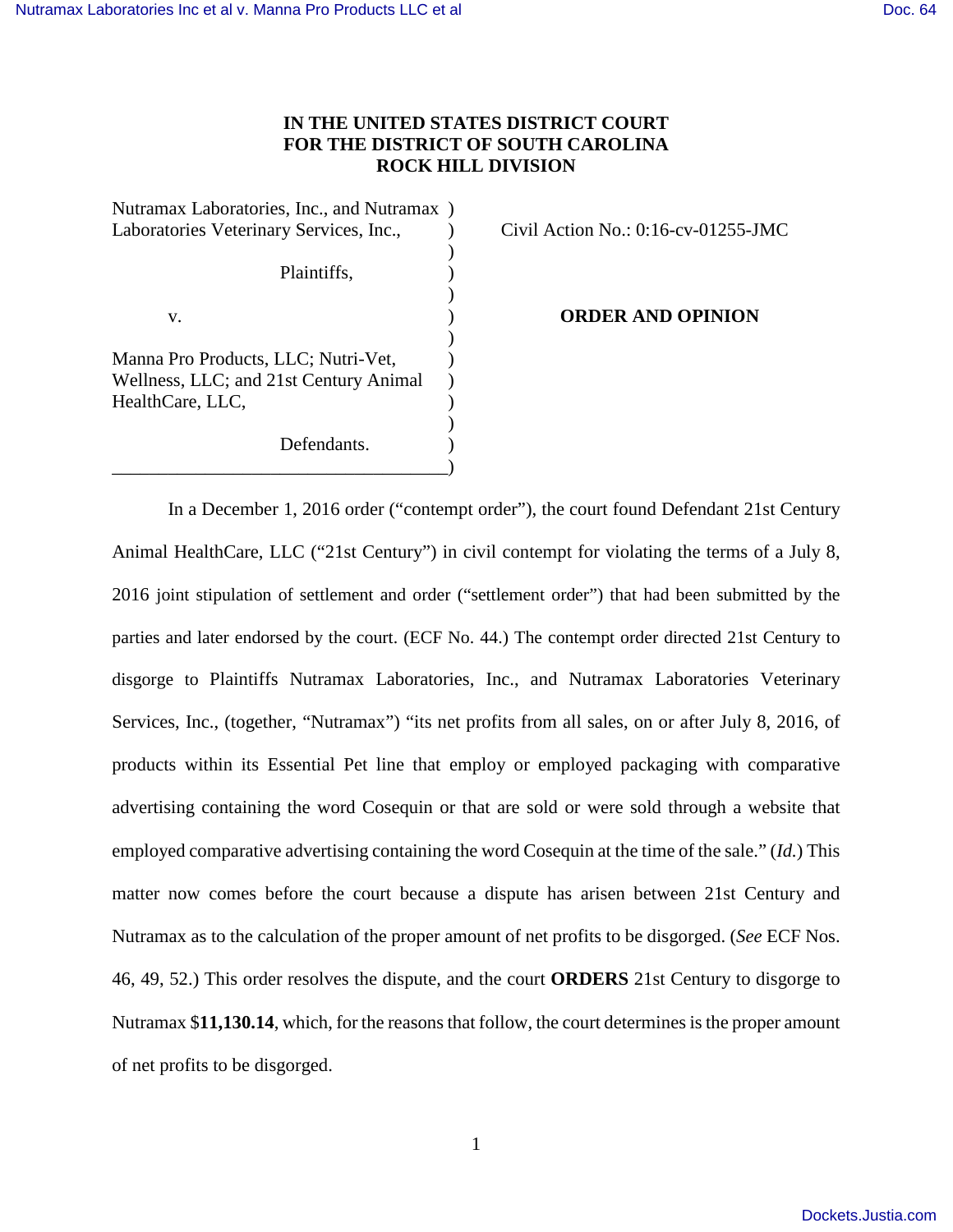#### **I. RELEVANT FACTUAL AND PROCEURAL BACKGROUND**

In the contempt order, the court outlined the four elements that Nutramax had the burden to establish by clear and convincing evidence in order for the court to find that 21st Century was in contempt, noting that a showing of willfulness was not a required element. (*See* ECF No. 44 at 6-7 (citing *JTH Tax, Inc. v. H&R Block E. Tax Servs., Inc.*, 359 F.3d 699, 705 (4th Cir. 2004); *Ashcroft v. Conoco, Inc.*, 218 F.3d 288, 301 (4th Cir. 2000); *In re Gen. Motors Corp.*, 61 F.3d 256, 258 (4th Cir. 1995)).) Assessing the evidence and the parties' arguments, the court "conclude[d] that Nutramax ha[d] shown by clear and convincing evidence each of the elements needed to establish a finding of civil contempt." (*Id.* at 7.) In reaching this conclusion, the court explained that, although there was clear and convincing evidence that 21st Century knowingly violated an unequivocal command in the settlement order, Nutramax had not shown by clear and convincing evidence that 21 Century's violation was willful (*see id.* at 15) and, in fact, "the court note[d] that nothing [in the record before it] suggest[ed] a willful violation" (*id.* at 20).

In fashioning a sanction for 21st Century's civil contempt, the court emphasized that sanctions imposed for civil contempt must be only remedial and/or compensatory in nature and, unlike in the criminal contempt context, cannot be punitive in nature. (*See id.* at 17 (citing *United States v. United Mine Workers*, 330 U.S. 258 302-04 (1947); *In re Gen. Motors*, 61 F.3d at 359).) Thus, as a general rule, where the court intends a sanction in the form of a fine to be compensatory, the fine imposed should not exceed the actual loss to the complainant caused by the contumacy. (*See id.* (citing *In re Gen. Motors*, 61 F.3d at 359); *In re Tetracycline Cases*, 927 F.2d 411, 413 (8th Cir. 1991)).) For civil contempt proceedings arising from trademark infringement actions, such as this one, the court noted that requiring the contemnor to disgorge its net profits from the infringing activity to the complainant is an oft-used compensatory sanction. (*See id.* at 18 (citing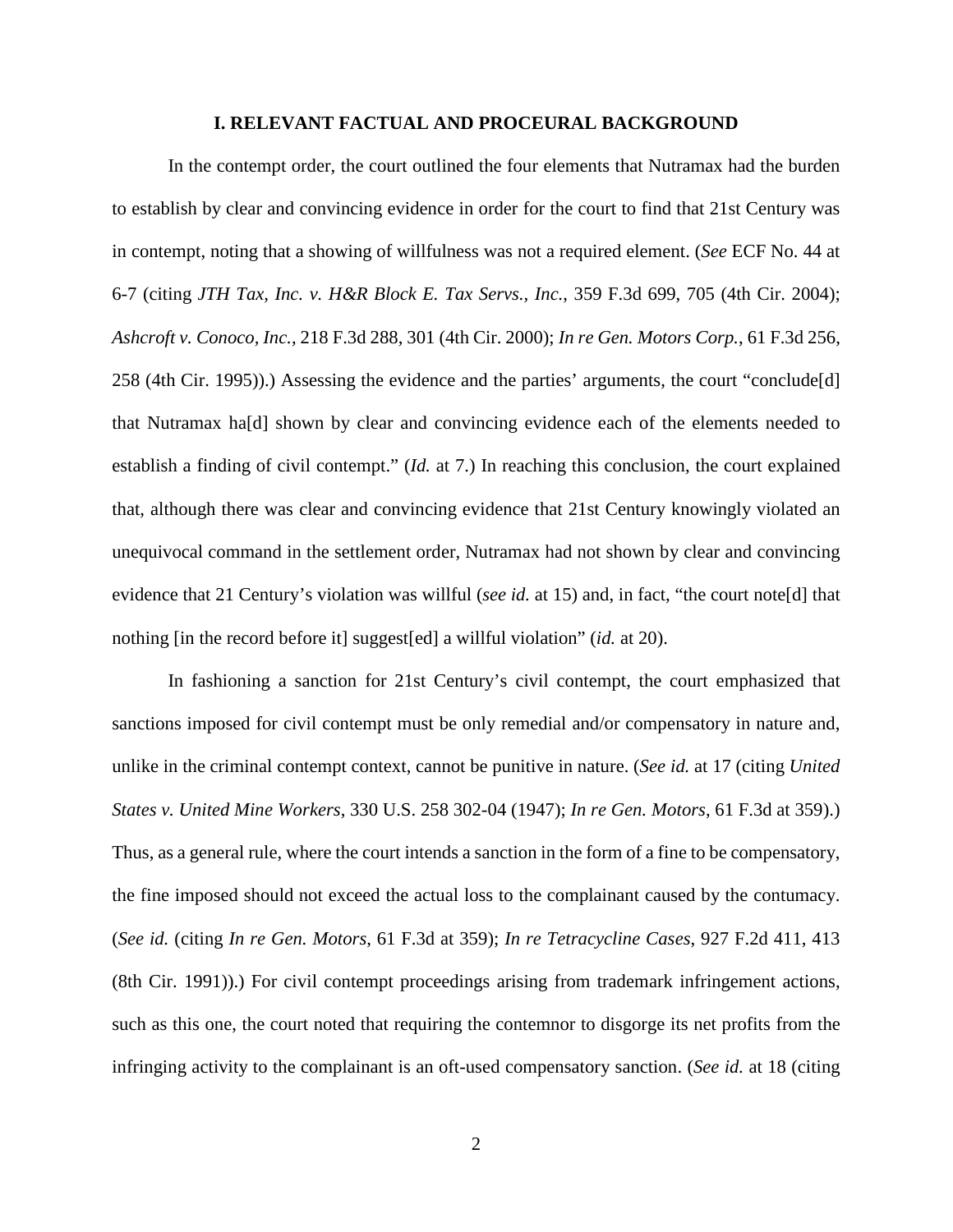*Manhattan Indus., Inc. v. Sweater Bee by Banff, Ltd.*, 885 F.2d 1, 5-6 (2d Cir. 1989); *Buffalo Wings Factory, Inc. v. Mohd*, 574 F. Supp. 2d 574, 581-82 (E.D. Va. 2008); *Colonial Williamsburg Found. v. Kittinger Co.*, 792 F. Supp. 1397, 1407-08 (E.D. Va. 1992)).) Thus, the court determined that it was "appropriate to order 21st Century to disgorge its net profits from all sales, on or after July 8, 2016, of products within its Essential Pet line that employ or employed packaging with comparative advertising containing the word Cosequin or that are sold or were sold through a website that employed comparative advertising containing the word Cosequin at the time of the sale." (*Id.* at 18-19.) In the court's view, this disgorgement of net profits was "necessary to compensate Nutramax for the injury to its rights under the Settlement Order," was "an appropriate means to coerce 21st Century's compliance with the Settlement Order's terms," and "ensure[d] that the disgorgement does not become punitive in nature." (*Id.* at 19.) Accordingly, the court ordered 21st Century to disgorge the profits so described, but, anticipating the instant dispute, ordered 21st Century to first "file with the court and serve on Nutramax a statement disclosing all of its sales and net profits . . . that are subject to this disgorgement order and explaining how such net profits were calculated." (*Id.* at 21.)

On January 6, 2017, 21st Century, in compliance with the court's contempt order, filed a statement disclosing its sales subject to disgorgement and explaining how it calculated the net profits therefrom. (ECF No. 46.) It asserts that the amount of net profits from sales subject to the order is \$10,912.00. (*Id.* at 2-3.) To reach this amount, 21st Century begins by pointing to an exhibit of a spreadsheet (the "primary spreadsheet") containing sales and cost information for three products by reference to each product's stock keeping unit ("SKU") number. (*See* ECF No. 46 at 2; ECF No. 46-2.) For the three SKU numbers combined, the spreadsheet shows that 11,100 units were sold during the relevant period, resulting in \$80,314.00 in sales. (*See* ECF No. 46 at 2; ECF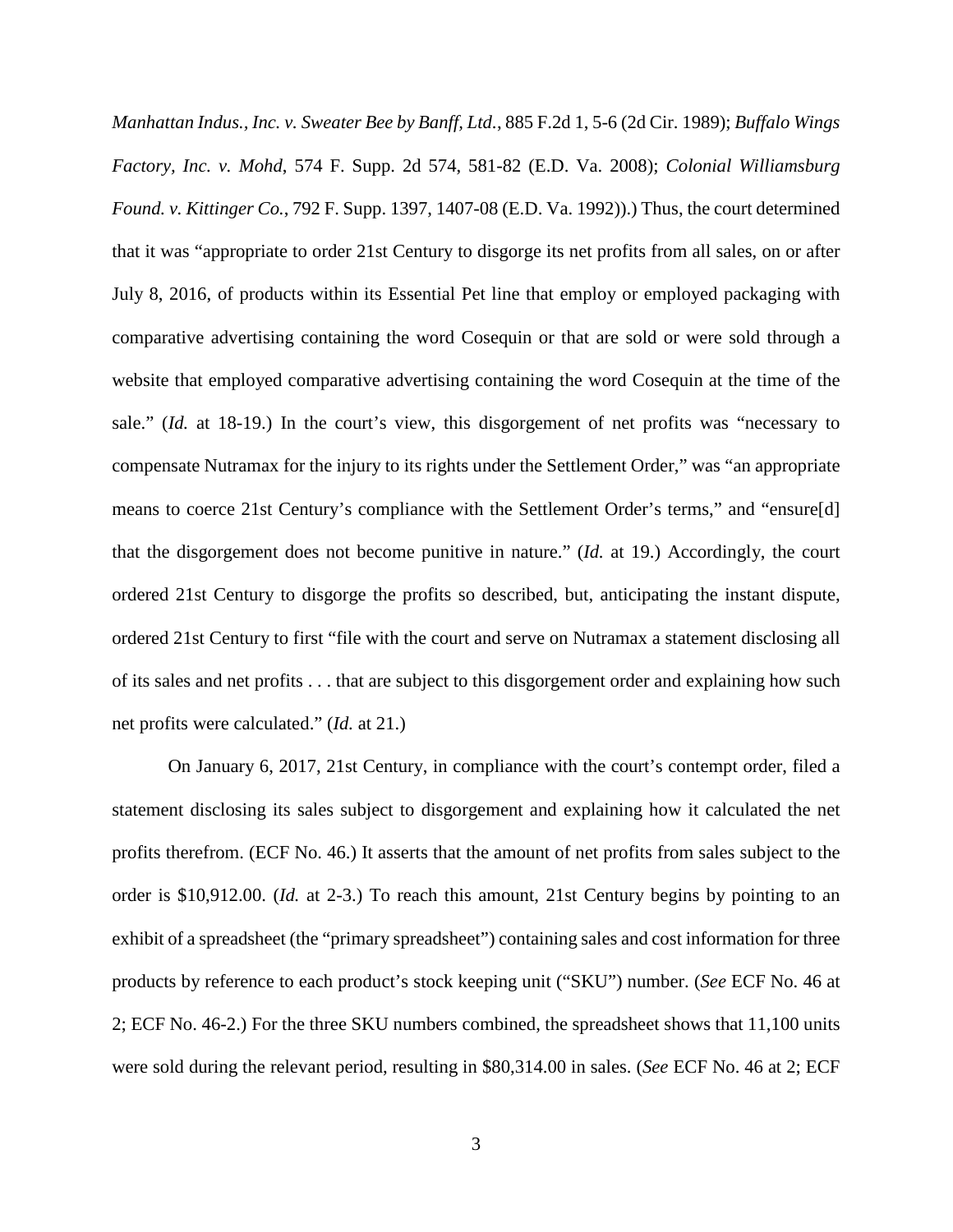No. 46-2.) To substantiate these figures, 21st Century provides 65 invoices from retailers across the United States, reflecting the number of offending units sold in the relevant period (*see* ECF Nos. 46-3, 46-4, 46-5), and another spreadsheet breaking down the units sold by date, invoice number, and SKU number (*see* ECF No. 46-6).<sup>[1](#page-3-0)</sup> 21st Century also provides the sworn declaration of its chief financial officer, Jim Jumpeter, who states that figures on the primary spreadsheet accurately represent the total number of units sold and total sales revenue therefrom, as derived from the invoices. (*See* ECF No. 46-1 at 1-2.)

From the sales revenue amount of \$80,314.00, 21st Century makes two deductions, one deduction for the raw material costs in producing the offending products and another deduction for labor and overhead costs in producing the offending products. (*See* ECF No. 46 at 2-3; ECF No. 46-1 at 2-4.) First, 21st Century asserts that the total raw material costs amounted to \$50,100.00. (ECF No. 46 at 2.) To reach this figure, 21st Century points to three cost variances reports that provide the per-unit average raw materials cost for each of the three offending products. (*See* ECF No. 46 at 2 (citing ECF No. 46-7); ECF No. 46-1 at 3 (same).) The cost variance report for SKU 27358 shows a raw materials cost of \$8.33987 per unit; for SKU 27359, a cost of \$3.69612 per unit; and for SKU 27390, a cost of \$3.14574 per unit. (*See* ECF No. 46-7.) However, in his affidavit, Jumpeter states that "the raw material costs vary by lot, and the estimated average for [each SKU] can be found in the handwritten notes on each [cost variances report]." (ECF No. 46-1 at 3.) Attached to each of the three cost variances reports is a yellow sticky note containing a handwritten estimated average of the raw material cost for each SKU, apparently intended to account for the fact that the raw material costs for the lots subject to the contempt order differ slightly from the raw material costs for the lots that are the subject of the cost variances

<span id="page-3-0"></span><sup>&</sup>lt;sup>1</sup> The court's own review of the invoices discloses gross sales in the amount of \$80,313.62.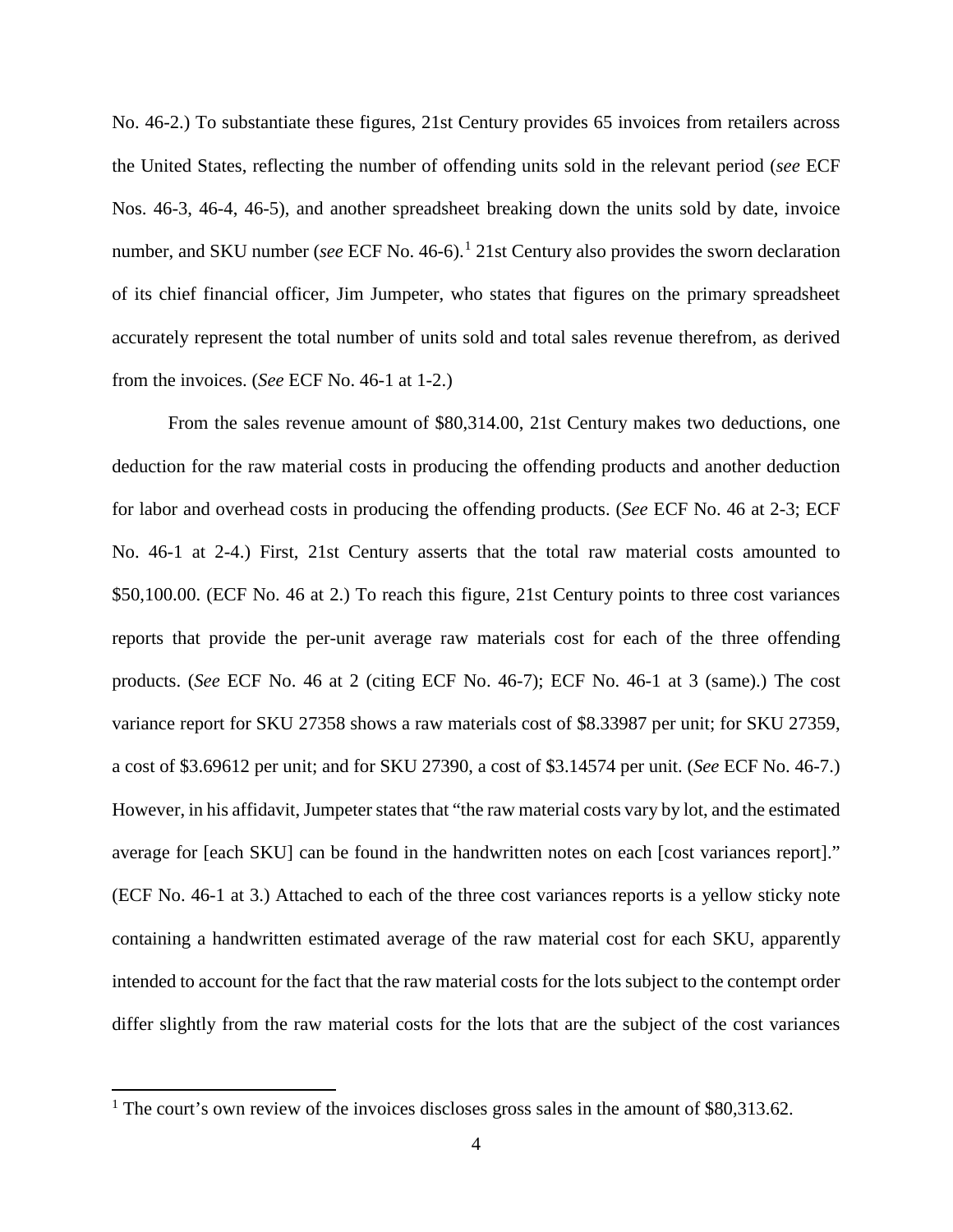reports. For SKU 27358, a sticky note lists the raw material cost as \$8.4553 per unit; for SKU 27359, a sticky note lists the cost as \$3.6728 per unit; for SKU 27390, a sticky note lists the cost as \$3.1458 per unit. (*See* ECF No. 46-7.) The primary spreadsheet shows that during the relevant period, 21st Century sold 2,544 units of SKU 27358, 3,228 units of SKU 27359, and 5,328 units of SKU 27390. (ECF No. 46-2 at 2.) Although the primary spreadsheet calculates the total raw material costs for the three SKUs as \$50,127.00 (*id.*), in Jumpeter's affidavit and in 21st Century's response to the contempt order, the figure is stated as approximately \$50,100.00 (*see* ECF No. 46 at [2](#page-4-0); ECF No. 46-1 at  $3$ ).<sup>2</sup>

Second, 21st Century asserts that the total labor and overhead costs amounted to \$19,200.00, with \$9,600.00 allocated to labor and \$9,600.00 allocated to overhead. (*See* ECF No. 46 at 2.) In reaching these figures, 21st Century admits that it does not track its labor and overhead costs by individual SKU. (*Id.*) Instead, 21st Century relies on Jumpeter's sworn statement that using 12% of sales revenue from each SKU to estimate overhead costs and another 12% of sales revenue to estimate labor costs would be a conservative method of estimating overhead and labor costs. (*Id.* at 2-3; ECF No. 46-1 at 3-4.) The primary spreadsheet lists the overhead and labor costs for SKU 27358 as \$3,028.00 each, for a total of \$6,056.00; for SKU 27359 as \$2,222.00 each for a total of \$4,444.00; and for SKU 27390 as \$4,388 each, for a total \$8,776.00. (ECF No. 46-2.) Although, adding these figures together, the primary spreadsheet arrives at figures of \$9,638.00 for overhead and another \$9,638.00 for labor (*id.*), which would total \$19,276.00, in Jumpeter's

<span id="page-4-0"></span><sup>&</sup>lt;sup>2</sup> If the sticky note amounts are used, simple math ((2,544 units  $\times$  \$8.4553 per unit) + (3,228 units  $\times$  \$3.6728 per unit) + (5,328 units  $\times$  \$3.1458 per unit)) demonstrates that the total raw material costs are equal to \$50,126.904, which may be rounded down to \$50,126.90. If the amounts on the cost variances reports are used instead, then the calculation ( $(2,544 \text{ units} \times $8.33987 \text{ per unit})$  +  $(3,228 \text{ units} \times $3.69612 \text{ per unit}) + (5,328 \text{ units} \times $3.14574 \text{ per unit})$  yields a total raw material cost of \$49,908.20736, which may be rounded up to \$49,908.21.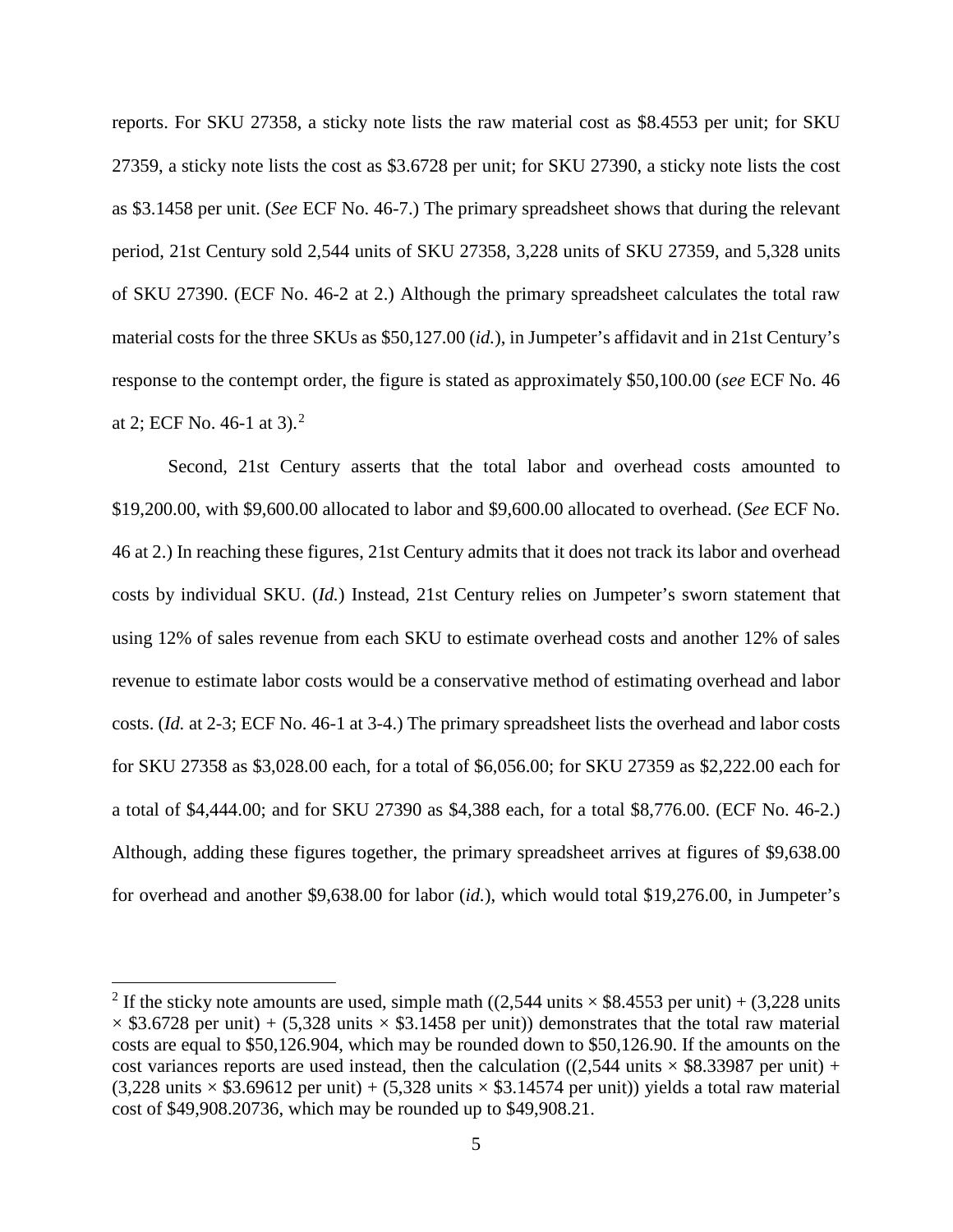affidavit and in 21st Century's response to the contempt order, the figures are stated as approximately \$9,640.00 (*see* ECF No. 46 at 2; ECF No. 46-1 at 3), which would total \$19,280.00.[3](#page-5-0)

 Subtracting the figure of \$50,100.00 in total raw material costs and the figure of \$19,280.00 in labor and overhead costs from the figure of \$80,314.00 in gross sales, Jumpeter and 21st Century arrive at a net profit of \$10,912.00 for the three SKUs. (*See* ECF No. 46 at 2-3; ECF No. 46-1 at 3-4.) 21st Century asserts that this amount—\$10,912.00—is the amount of net profits on the offending products that is subject to disgorgement under the court's contempt order. (*See* ECF No. 46; ECF No. 46-1.)

 On January 11, 2017, Nutramax filed an objection to 21st Century's response to the contempt order. (ECF No. 49.) In its objection, Nutramax first asserts that the court, in calculating the net profits from sales of the offending product during the relevant period, should not rely on the \$80,314.00 figure that 21st Century advances as its gross revenue from sales of the offending products during the period. (*Id.* at 1-5.) Nutramax argues that the invoices 21st Century attaches to its response to the contempt order demonstrates that, soon after Nutramax notified 21st Century that it sought to enforce the settlement order by forcing 21st Century to pull the offending products off the shelves, 21st Century "slashed [the] prices" of the offending products "and flooded the marketplace with products in violation of its agreement with Nutramax and in contempt of [the settlement order]." (*Id.* at 1.) In support of this argument, Nutramax points out that after it sent a cease and desist email to 21st Century on August 27, 2016 (*see* ECF No. 37-3), and after it filed its motion for contempt on August 30, 2016 (*see* ECF No. 34), identifying the three products at

 $\overline{a}$ 

<span id="page-5-0"></span> $3$  If the per-SKU sales as listed on the primary spreadsheet and the 12% figure offered by Jumpeter are used, then simple math ( $(\$25,231.00$  in sales  $\times$  12% for overhead) +  $(\$25,231.00$  in sales  $\times$ 12% for labor) + (\$18,518.00 in sales  $\times$  12% for overhead) + (\$18,518.00 in sales  $\times$  12% for labor)  $(\$36,564.00$  in sales  $\times$  12% for overhead) +  $(\$36,564.00$  in sales  $\times$  12% for labor)) results in total overhead and labor costs that are equal to \$19,275.12.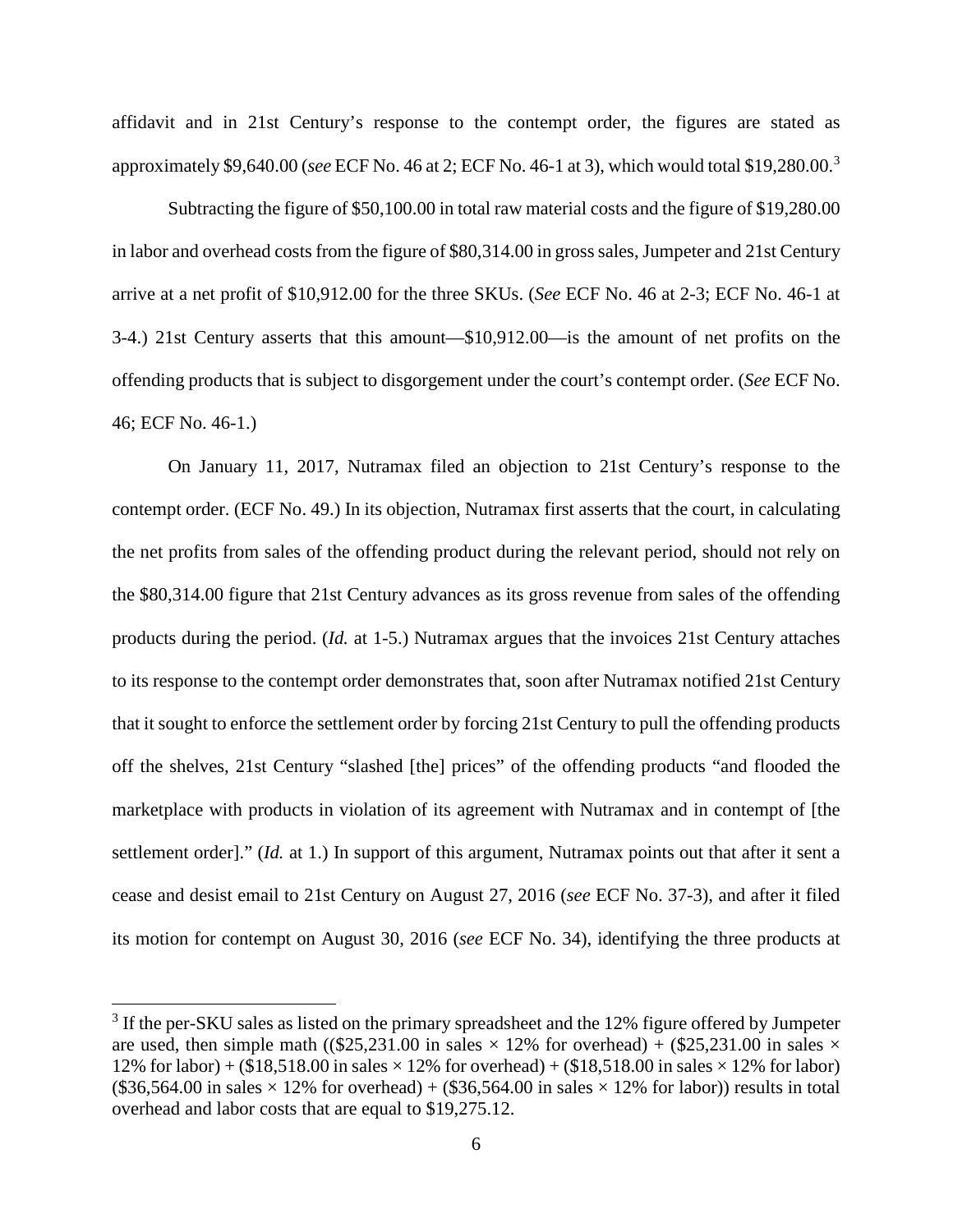issue, 21st Century, on September 12, 2016, reduced the price for each offending product by roughly 25% from their prices on August 18, 2016, the date on which the products had their best sales within the relevant period (*see* ECF No. 49 at 2-3 (citing ECF No. 49-1)). Nutramax also points out that, on September 13, 2016, 21st Century sold some of the offending products at prices lower than the prices at which they had been sold on August 18, 2016, amounting to a price drop of roughly 21% for two of the products and 17% for the third product. (ECF No. [4](#page-6-0)9 at  $3.1<sup>4</sup>$  As suggested above, Nutramax argues that 21st Century's decision to "slash" prices and "dump" its product into the market was a willful attempt to flout the settlement order and preempt its enforcement:

21st Century's motive for dumping more than 7,000 Nonconforming Products after the filing of the contempt motion is clear. Nutramax's contempt motion sought an order prohibiting further contemptuous sales of the Nonconforming Products. Knowing Nutramax was likely to prevail on its motion, 21st Century quickly offloaded all of its Nonconforming Products to shortcircuit this Court's ability to enforce its prior order and grant the relief sought by Nutramax. In short, 21st Century robbed Nutramax of the bargained for and Court-ordered benefit of a brightline distinction between the two parties.

(*Id.* at 3-4.) Because 21st Century attempted to preempt enforcement of the settlement order by deflating the price of the offending products, Nutramax argues that the court should calculate the gross revenue from sales of the offending products as if each unit had been sold at the price charged on August 18, 2016, which results in gross profits in the amount of \$94,452.08 rather than the \$80,314.00 figure advanced by 21st Century. (*Id.* at 4-5.)

<span id="page-6-0"></span><sup>4</sup> Only three invoices reflect sales of the offending products on September 13, 2016. (*See* ECF No. 49-1 at 22, 24, 28.) Of those three, two invoices show sales at the same price as charged on August 18, 2016, and the other shows sales at the same price as charged on September 12, 2016. (*See id.*) Although Nutramax's brief is not clear on this point, it appears to argue that the weighted average of these three invoices demonstrates an overall price drop for September 13, 2016.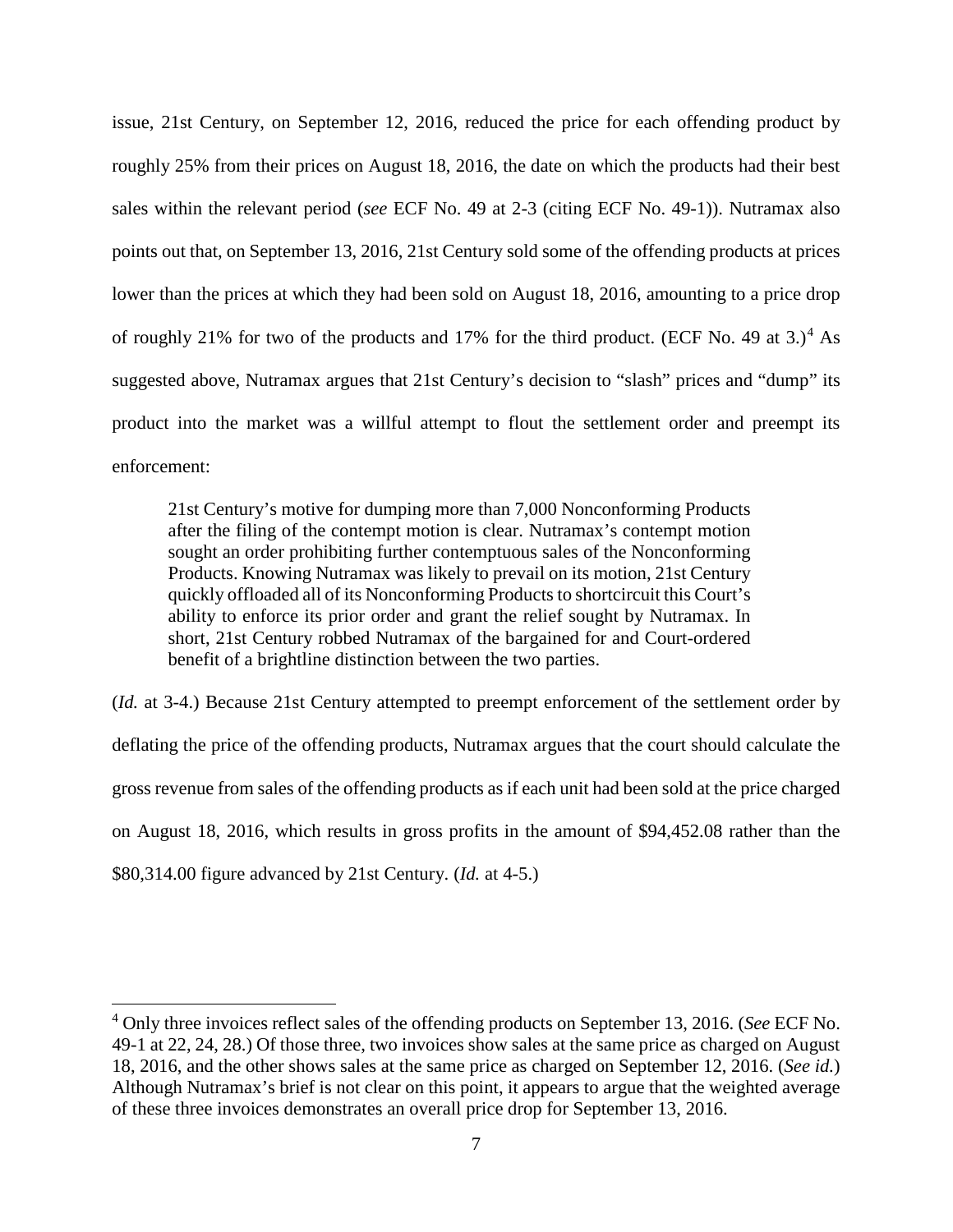Second, Nutramax argues that the court should not permit 21st Century, in calculating its net profits from sales of the offending products during the relevant period, to deduct from its gross sales the cost of the raw materials used to manufacture the products. (*See id.* at 5-8.) Borrowing from the law governing disgorgement of profits in the trademark infringement context, Nutramax argues that 21st Century has the burden to prove any deductions in cost from gross revenues in determining the net profit from sales of offending products (*see id.* at 6 (citing 15 U.S.C. § 1117(a))) and that this burden is not carried by conclusory, unsubstantiated evidence of costs (*see id.* (citing *Choice Hotels Int'l Inc. v. Zeal, LLC*, 135 F. Supp. 3d 451, 472 (D.S.C. 2015))). Nutramax asserts that the handwritten sticky note estimations of the average per-unit raw material costs do not satisfy the burden of proving that those amounts should be deducted from the gross sales amount. (*See id.* at 6-7.) The sticky notes, Nutramax argues, amount to a conclusory, unsubstantiated assertion of cost that cannot satisfy 21st Century's burden of proof. (*See id.* at 7 (citing *Zeal*, 135 F. Supp. 3d at 475).)

In this vein, Nutramax, again borrowing from the law governing disgorgement in trademark infringement cases, argues that "the [c]ourt should not have any qualms about . . . awarding Nutramax the full amount of [21st Century's] gross revenue." (*Id.*) Nutramax explains that, when a trademark infringer fails to meet its burden to prove a cost deduction from its gross revenues, a court, in the course of determining the net profits to be disgorged, should treat the full amount of gross revenues as if they were the profits subject to disgorgement. (*See id.* (citing, *inter alia*, *Mishawaka Rubber & Woolen Mfg. Co. v. S.S. Kresge Co.,* 316 U.S. 203, 207 (1942); *Zeal*, 135 F. Supp. 3d at 475; *Entrepreneur Media, Inc. v. JMD Ent. Group, LLC,* 958 F. Supp. 2d 588, 597 (D. Md. 2013)).) Thus, Nutramax argues that, if the court concludes that 21st Century failed to meet its evidentiary burden as to costs, the court should not hesitate to award Nurtramax all the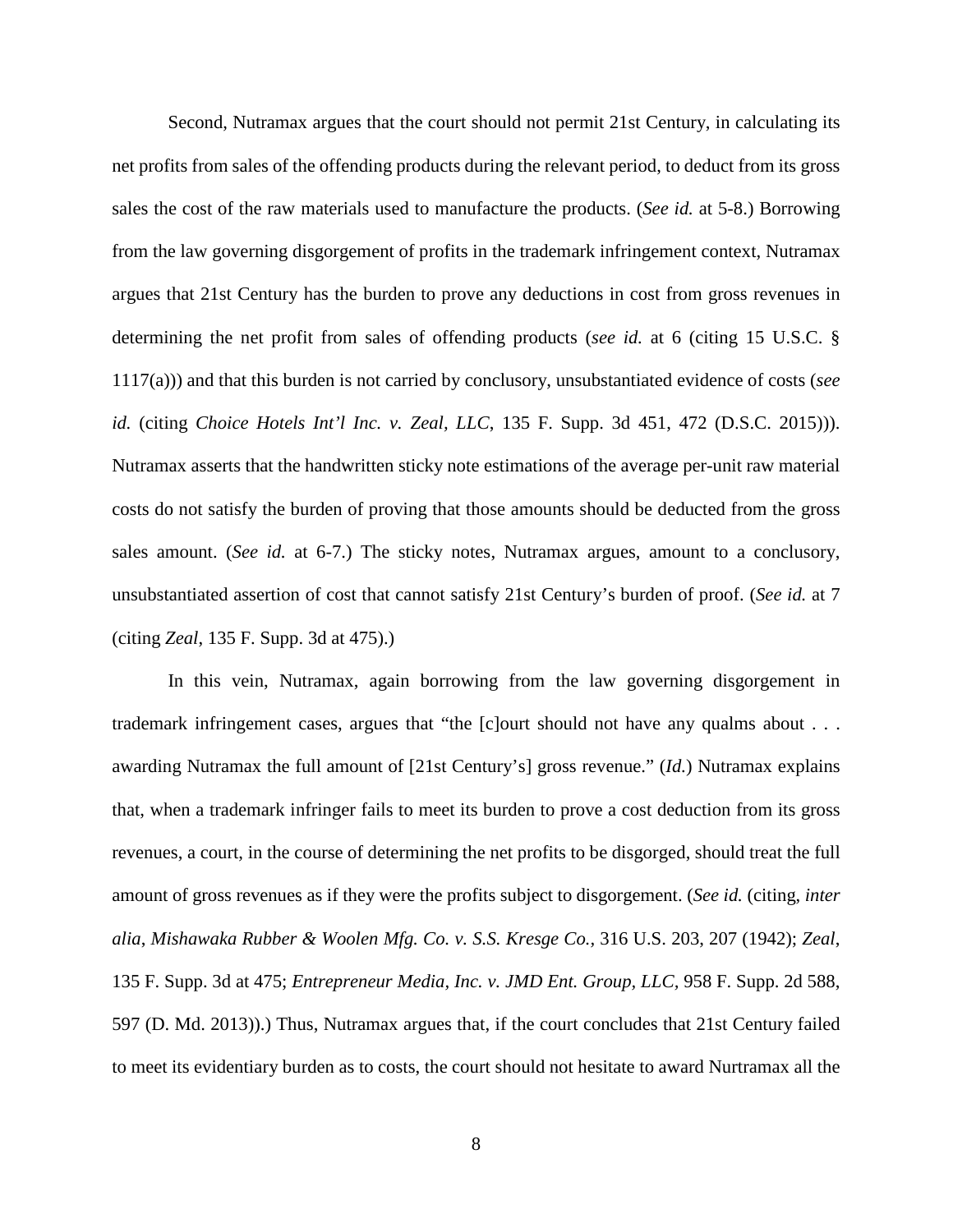gross revenues from the offending products sold during the relevant period for 21st Century's contumacy. (*See id.* at 7-8.)

Third, Nutramax argues that the court should not permit 21st Century to deduct from its gross revenues from the offending products the cost of labor and overhead. (*See id.* at 8-10.) Again borrowing from the trademark infringement context, Nutramax argues that labor and overhead are fixed costs that 21st Century would incur regardless whether it manufactured the offending products and that such fixed costs are not deductible from gross sales. (*See id.* at 8 (citing *Abbott Labs. v. Unlimited Beverages, Inc*., 218 F.3d 1238 (11th Cir. 2000); *Nike Inc. v. Variety Wholesalers, Inc*., 274 F. Supp. 2d 1352, 1373 (S.D. Ga. 2003); Restatement (Third) of Unfair Competition § 37 cmt. h (1995)).) Nutramax further argues that, although some courts will allow such fixed costs to be deducted when the infringer establishes a sufficient nexus between the fixed costs and the manufacturing of the infringing product, the Fourth Circuit has not expressly approved this approach. (*See id.* at 8-9 (citing *Hamil Am. Inc. v. GFI*, 193 F.3d 92, 107 (2d Cir. 1999); *Gibson Guitar Corp. v. Paul Reed Smith Guitars, LP*, 325 F. Supp. 2d 841, 853 (M.D. Tenn. 2004)).) Applying these rules to the instant case, Nutramax argues that 21st Century may not deduct labor and overhead costs from its gross revenue from the offending products. (*See id.* at 9-10.) Nutramax further argues that, even if the court allowed such deductions upon a showing of a sufficient nexus between the labor and overhead costs and the manufacturing of the offending products, 21st Century has failed to even assert such a nexus. (*See id.*)

In reply to Nutramax's objection, 21st Century emphasizes the portions of the court's contempt order explaining that civil contempt remedies should be compensatory and remedial rather than punitive. (*See* ECF No. 52 at 1-2; *see also* ECF No. 44 at 17, 19 (citing *McComb v. Jacksonville Paper Co.*, 336 U.S. 187, 193-94 (1949); *United Mine Workers*, 330 U.S. at 302-04;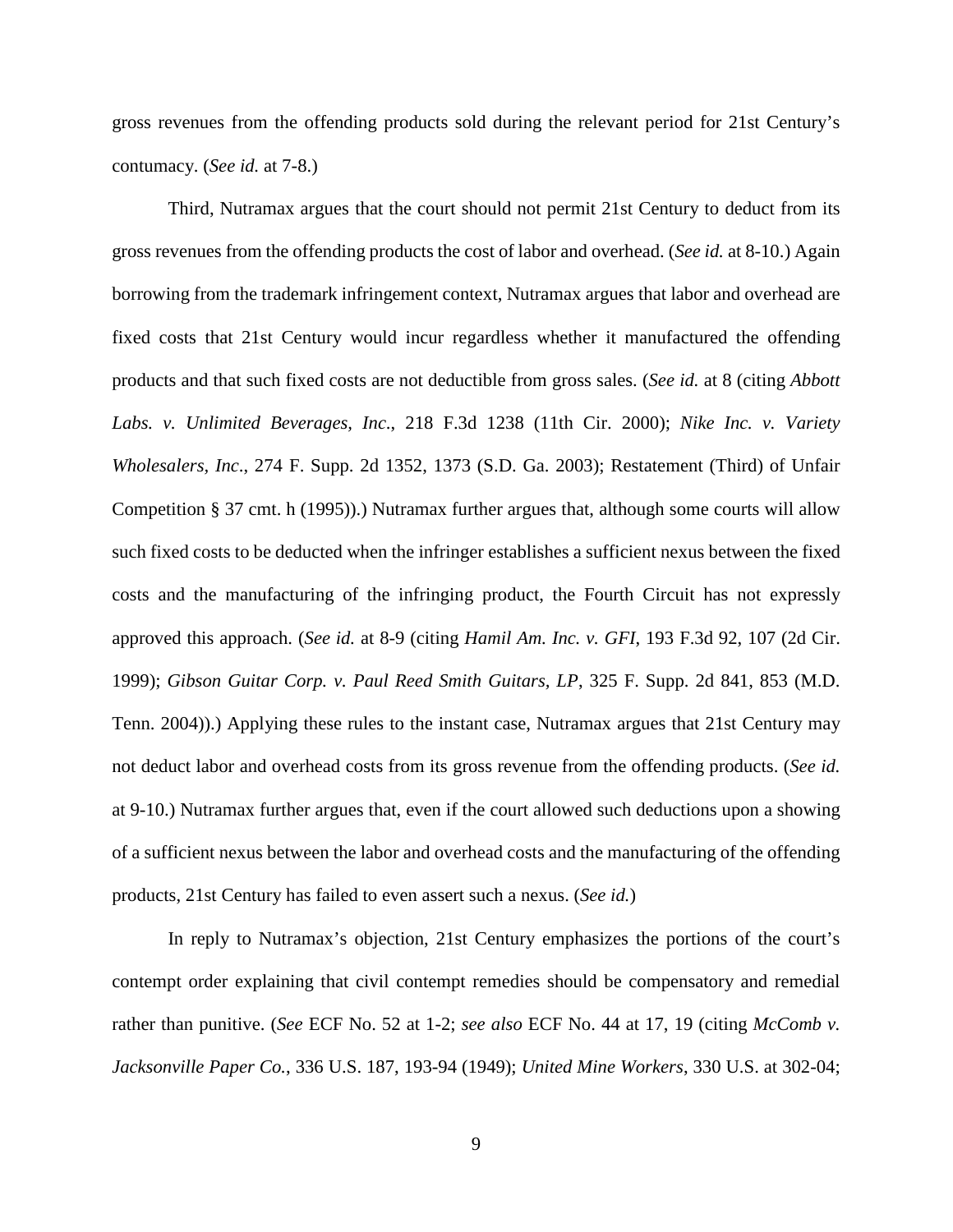*In re Gen. Motors*, 61 F.3d at 259; *In re Tetracycline Cases*, 927 F.2d at 413).) 21st Century argues that it would be inappropriate to inflate the amount of gross revenues from sales of the offending products by treating sales on September 12 and 13, 2016, as if they were sold at August 18, 2016 prices. (*Id.* at 2-3.) 21st Century argues that inflating the gross revenues in this way would amount to a punitive, rather than compensatory, measure and would be inappropriate not only because civil contempt proceedings do not allow for punitive sanctions but also because there are numerous legitimate business reasons that 21st Century might have for reducing the offending products' sale price and because the court already found that 21st Century's violation of the settlement order was not willful. (*See id.*)

Next, 21st Century asserts that the court should permit it to deduct the raw material costs from the gross revenues in determining net profits from the sales of the offending products and should reject Nutramax's arguments to the contrary for several reasons. (*See id.* at 3-4.) 21st Century argues that Nutramax should know of the costs involved in production because it is a participant in the same market but that, instead of bringing forth evidence of why 21st Century's estimates are incorrect, Nutramax only relies on legal arguments that an infringer must come forward with evidence. (*Id.* at 3.) 21st Century also argues that its reliance on the estimates placed on the sticky notes is sufficient to calculate the raw material costs because it simply takes into account the fact that the cost variances reports do not account for small variations in raw material costs for each lot of products, and the sticky note estimates take account of this difference. (*See id.* at 3-4.) 21st Century points out that there is only a slight difference of result if the court relies on the cost variances reports alone to calculate the raw material costs rather than using the sticky note estimates, and, because there appears to be no dispute as to the validity of the cost variances report, there should be no real challenge to using the sticky note estimates. (*See id.*) 21st Century also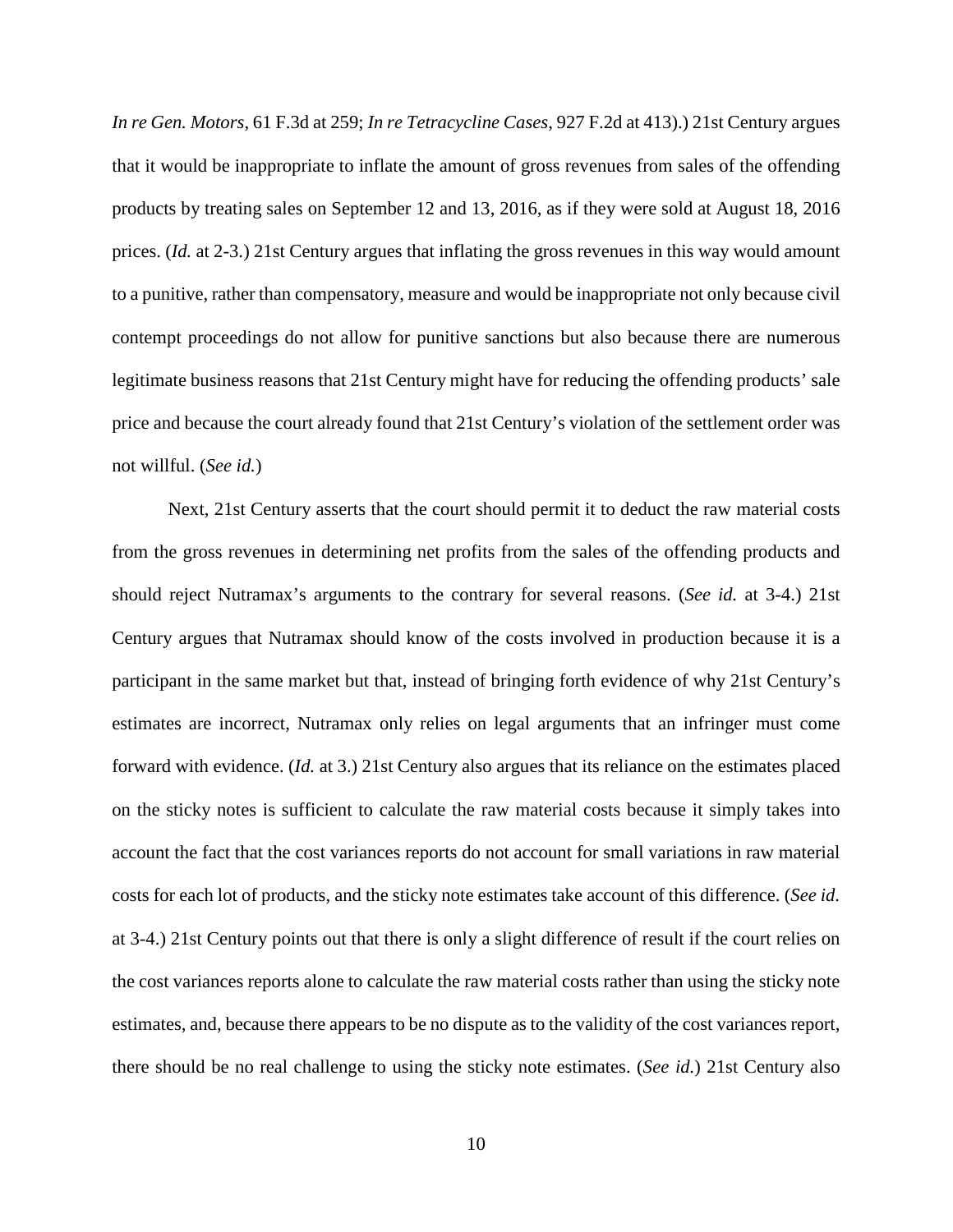avers that the information it used to develop the estimates on the sticky notes is proprietary, that 21st Century is unwilling to disclose the information, and that 21st Century would be amenable to an *in camera* review of the information if the court found it necessary. (*See id.* at 3.)

Lastly, 21st Century asserts that it should be permitted to deduct labor and overhead costs from gross sales of the offending products in determining the net profit subject to disgorgement. (*See id.* at 4-6.) 21st Century points out that, although the Fourth Circuit has not addressed whether labor and overhead costs may be deducted from gross sales in determining a trademark infringer's disgorgement from sales of offending products, other courts have concluded that such deductions should be made. (*See id.* (citing *Murphy Door Bed Co. v. Interior Sleep Sys., Inc.*, 874 F.2d 95, 103 (2d Cir. 1989); *Taylor v. Meirick*, 712 F.2d 1112, 1121 (7th Cir. 1983); *W.E. Bassett Co. v. Revlon, Inc.*, 435 F.2d 656, 665 (2d Cir.1970); *Andrew Corp. v. Gabriel Elecs., Inc.*, 785 F. Supp. 1041, 1049 (D. Me. 1992)).) 21st Century also argues that Jumpeter's 12% estimates for overhead and labor costs are reasonable. (*See id.* at 5-6.)

#### **II. APPLICABLE LAW**

"A court may impose sanctions for civil contempt 'to coerce obedience to a court order or to compensate the complainant for losses sustained as a result of the contumacy.'" *Cromer v. Kraft Foods N. Am., Inc.*, 390 F.3d 812, 821 (4th Cir. 2004) (quoting *In re Gen. Motors*, 61 F.3d at 258). "The appropriate remedy for civil contempt is within the court's broad discretion." *In re General Motors*, 61 F.3d at 359 (citing *McComb*, 336 U.S. at 193-94). "However, the remedies and sanctions must be remedial and compensatory and, unlike criminal contempt, nonpunitive." *Id.*  (citing *United Mine Workers*, 330 U.S. at 302-04). "'Generally, a compensatory sanction may not exceed the actual loss to the complainant caused by the actions of respondent, lest the contempt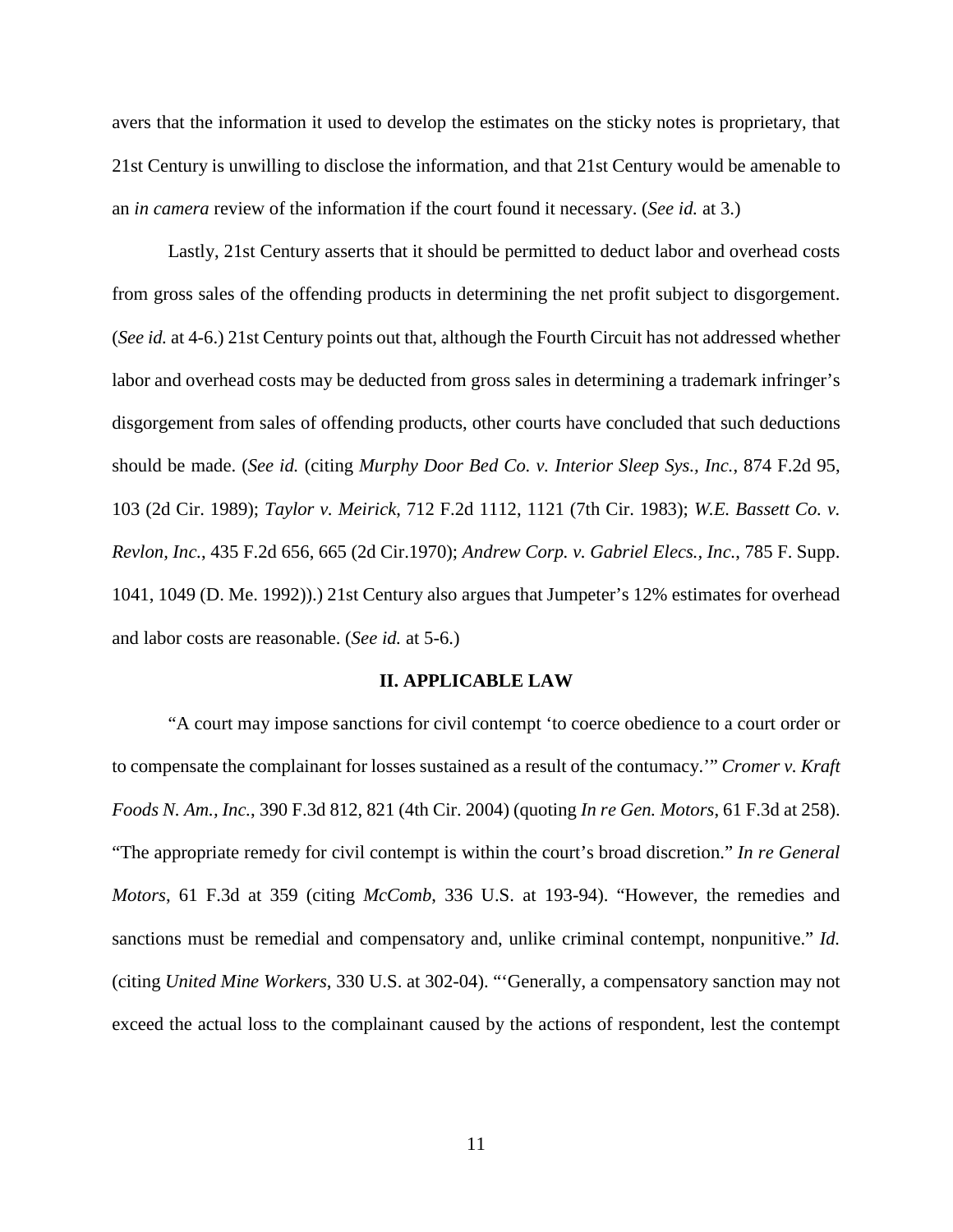fine become punitive in nature, which is not appropriate in a civil contempt proceeding.'" *Id.*  (internal quotation marks omitted) (quoting *In re Tetracycline Cases*, 927 F.2d at 413).

"Recovery of wrongful revenues or net profits earned from infringing activity [is a] wellsettled . . . civil contempt remedy for violation of trademark consent orders." *Buffalo Wings Factory*, 574 F. Supp. 2d at 581-82 (citing *Colonial Williamsburg*, 792 F. Supp. at 1407-08; *Manhattan Indus., Inc.*, 885 F.2d at 5-6). "In fact, courts in the past have used the Lanham Act as a guide to structure civil contempt sanctions." *Schwartz v. Rent-A-Wreck of Am.*, No. PJM 07- 1679, 2017 WL 2838472, at \*10 (D. Md. June 29, 2017) (citing *Howard Johnson Co. v. Khimani*, 892 F.2d 1512, 1519 (11th Cir. 1990); *Colonial Williamsburg Found.*, 792 F. Supp. at 1407, n.4; *Consol. HVAC, Inc. v. All State Plumbing, Inc.*, 2006 WL 2563367, at \*5 (D. Md. Aug. 30, 2006)). In determining the amount of profits attributable to a trademark infringement under the Lanham Act, the trademark owner has the burden to prove the gross sales of the offending products, and the burden is on the infringer to "'prove all elements of cost or deduction claimed.'" *Zeal*, 135 F. Supp. 3d at 472 (quoting 15 U.S.C. 1117(a)); *accord Muhler Co, Inc. v. Window World of N. Charleston LLC*, No. 2:11-cv-00851-DCN, 2014 WL 4269078, at \*7 (D.S.C. Aug. 28, 2014).

To satisfy its burden of proving deductions, an infringer must first prove that the claimed deduction is of a type allowed to be deducted under the Lanham Act and then prove the amount of the cost to be deducted. *See Muhler*, 2014 WL 4269078, at \*7. "'If the infringer provides *no* evidence from which the court can determine the amount of any cost deductions, there is no obligation to make an estimate, . . . costs need not form any part of the calculation of profits,'" and "the court may award proceeds as if they were profits." *Zeal*, 135 F. Supp. 3d at 472 (internal quotation marks omitted) (quoting 5 J. Tomas McCarthy, *McCarthy on Trademarks and Unfair Competition* § 30:66 (4th ed.)) (citing, *inter alia*, *Entrepreneur Media, Inc. v. JMD Ent. Group,*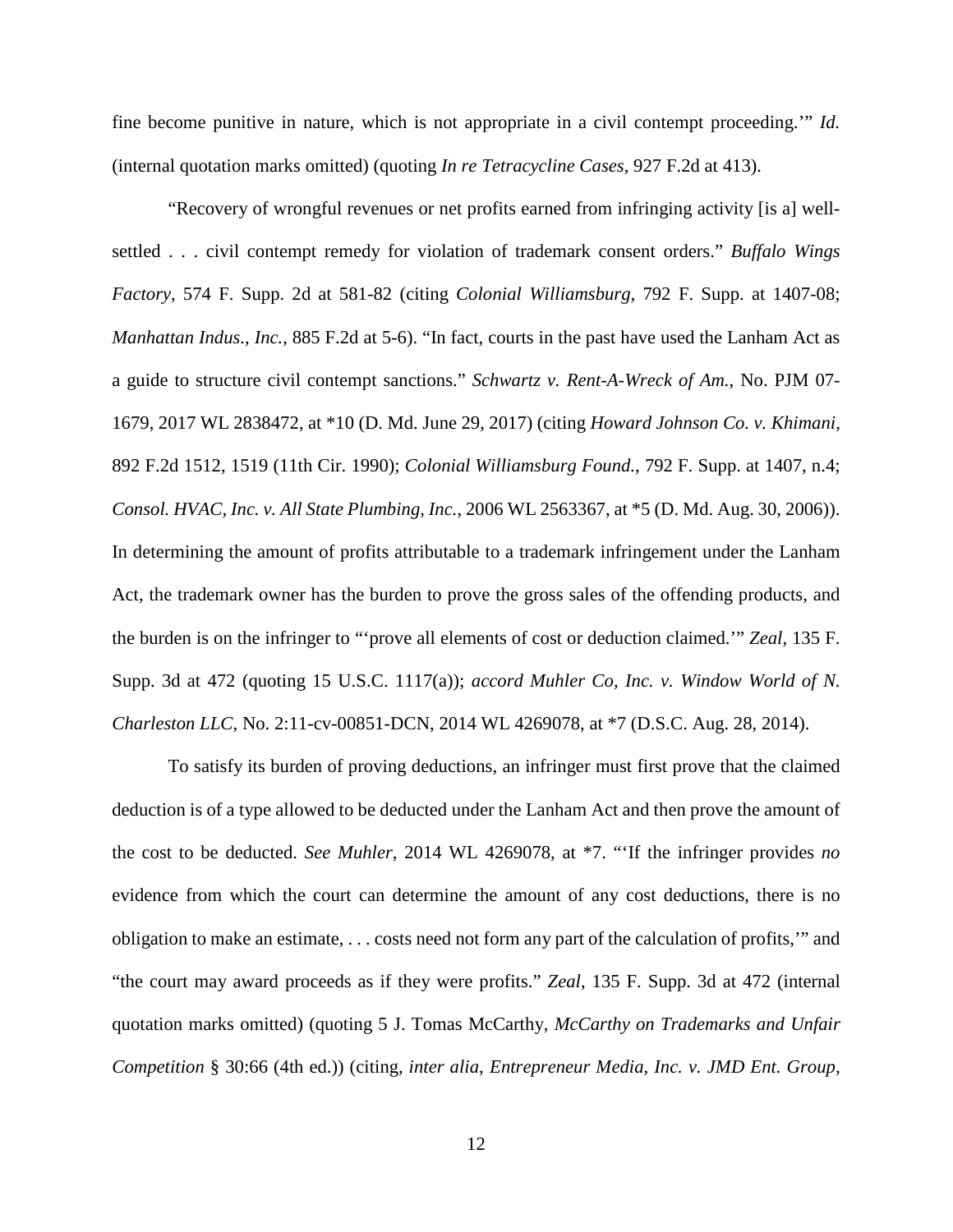*LLC*, 958 F. Supp. 2d 588, 597 (D. Md. 2013)). Moreover, the infringer's evidence of deductible costs must be sufficient enough for the court to make reasonably accurate findings, and, thus, "[t]he infringer's burden of proving deductible costs is not carried by records showing only a vague, undifferentiated category of [costs].'" *Id.* (quotation marks omitted) (quoting 5 McCarthy, *supra*, § 30:66). Nevertheless, the court retains wide discretion in determining the amount of net profits to be disgorged, *see Zeal*, 135 F. Supp. 3d at 473, which includes the discretion to estimate deductible costs, *see* 5 McCarthy, *supra*, § 30:66.

### **III. ANALYSIS**

#### **A. Amount of gross sales**

The parties first dispute the amount of gross sales of the offending products from which net profits should be calculated. 21st Century, in compliance with the court's contempt order, submitted numerous invoices demonstrating that its actual gross revenues from sales of the offending products amounted to \$80,314.00. Nutramax does not contest this amount of actual gross sales derived from the invoices, but instead argues that the court should constructively increase this amount to \$94,452.08 because 21st Century's decision to reduce the sale prices on the offending products on September 12 and 13, 2016, after Nutramax had sent 21st Century a ceaseand-desist email and had filed its motion for contempt.

It is clear from Nutramax's arguments on this front that it seeks a constructive increase of the gross sales amount on the ground that 21st Century willfully violated the settlement order. (*See* ECF No. 49 at 1-5.) Nutramax's arguments emphasize 21st Century's "motive for dumping" the offending products, its "[k]now[ledge]" that Nutramax sought to enforce the settlement order by challenging the offending products, its "robb[ery]" of Nutramax's "bargained[-]for . . . benefit" under the settlement order, its "violation of its agreement with Nutramax," and its "contempt" of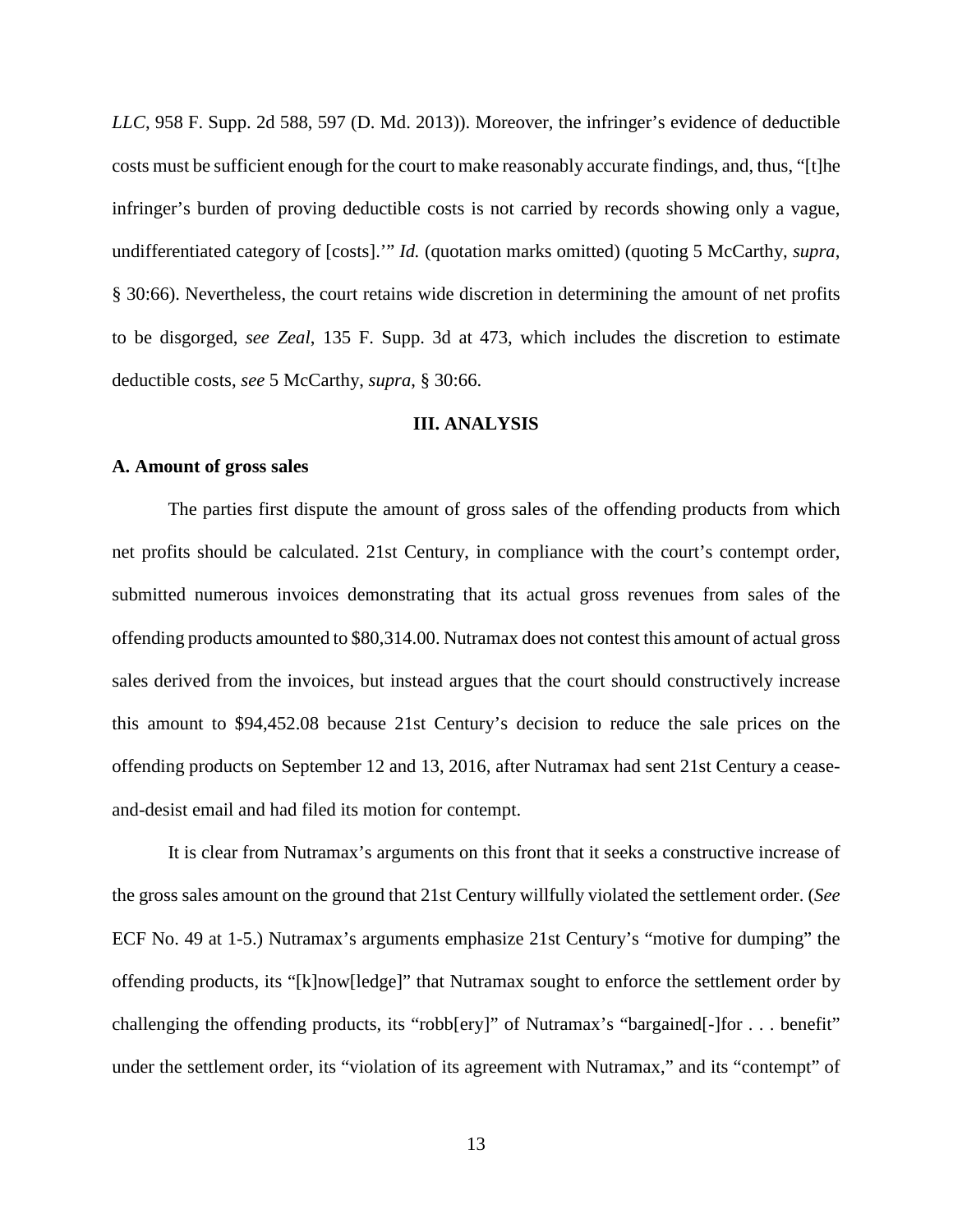the settlement order. (*Id.* at 1, 3-4.) Although Nutramax argues that "[t]his sort of conduct should not be countenanced or rewarded," it provides no legal authority for the proposition that a court, in determining the net profits to be disgorged in a civil contempt proceeding, may constructively inflate the amount of gross sales attributable to offending products because of the contumacious party's willfulness in violating the underlying order. Such a proposition here raises several interrelated problems.

First, in the trademark infringement context, a successful plaintiff generally is entitled to recover profits in excess of the amount of actual net profits only when the infringer has intentionally infringed on the trademark. *See* 15 U.S.C. § 1117(b). And, in such instances, the award of profits will exceed the actual net profits through a statutory trebling of the actual net profits and not by means of constructively inflating the amount of gross sales. *See id.* Aside from statutory trebling, the Ninth Circuit, in *Polo Fashions, Inc. v. Dick Bruhn, Inc.*, 793 F.2d at 1135 (9th Cir. 1986), concluded that an infringer's profits from selling counterfeit products at cost should include all of the gross revenues on sales of the counterfeit products, which practically resulted in the plaintiff recovering more than actual net profits. *See Polo Fashions*, 793 F.2d at 1134-35. Notably, in the *Polo Fashions* case, the trial court had found that the infringer knew the products were counterfeit and had sold the products at cost, after the trademark owner filed suit, in order to avoid the losses that would have resulted from being unable to recoup the cost of obtaining the counterfeit products. *Id.* at 1133. Under these circumstances, the Ninth Circuit determined that the trial court should award the amount of gross sales, rather than actual net profit, as the net profit in order to take all the economic incentive out of trademark infringement. *Id.* at 1134-35.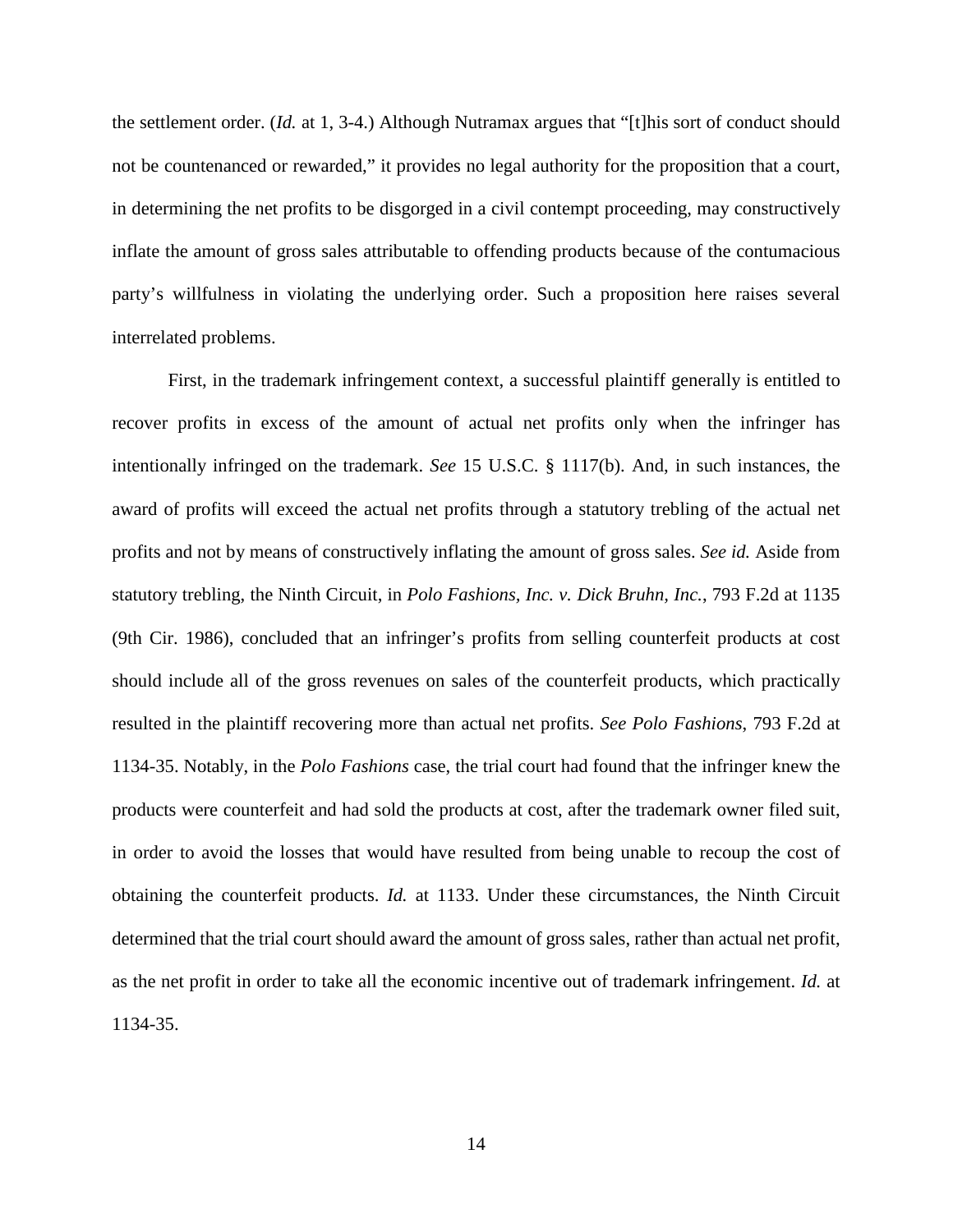Both the Lanham Act and *Polo Fashions* demonstrate that an award of profits in the trademark context should exceed properly calculated actual net profits derived from sales of the infringing product only if the infringer knew the products it sold infringed on the plaintiff's trademark and intended to infringe on the trademark. Assuming the court could straightforwardly apply the principles from the Lanham Act and *Polo Fashions* here in a civil contempt context, the court concludes that Nutramax has not demonstrated<sup>[5](#page-14-0)</sup> that 21st Century had the requisite knowledge and intent. Nutramax asserts that 21st Century's motives for reducing the offending products' prices are clear, but Nutramax points to no evidence aside from the invoices that 21st Century reduced the prices and the fact that it did so after Nutramax filed its motion for contempt. However, the mere fact that Nutramax filed a motion claiming that the products were subject to the settlement order does not show that 21st Century acted *knowing* that the products were subject to the settlement order and *intending* to violate the settlement order. As 21st Century correctly points out, there is evidence that it had legitimate business reasons for reducing the prices at the time it did so, for instance, there is evidence that the products were scheduled to be discontinued in early 2017, which might cause 21st Century to discount their prices in September 2016. (*See*  ECF No. 37-1 at 2.) Moreover, even if Nutramax had demonstrated the requisite knowledge and intent, it has still pointed to no authority (and the court has not discovered any) permitting a court to constructively inflate the gross sales amount as a method of awarding profits in excess of the actual net profits.

Second, although in the trademark infringement context Nutramax has only the relatively light burden of proving 21st Century's gross sales of the offending products, it attempts to prove

 $\overline{a}$ 

<span id="page-14-0"></span><sup>&</sup>lt;sup>5</sup> See the paragraph below describing Nutramax's burden in this regard.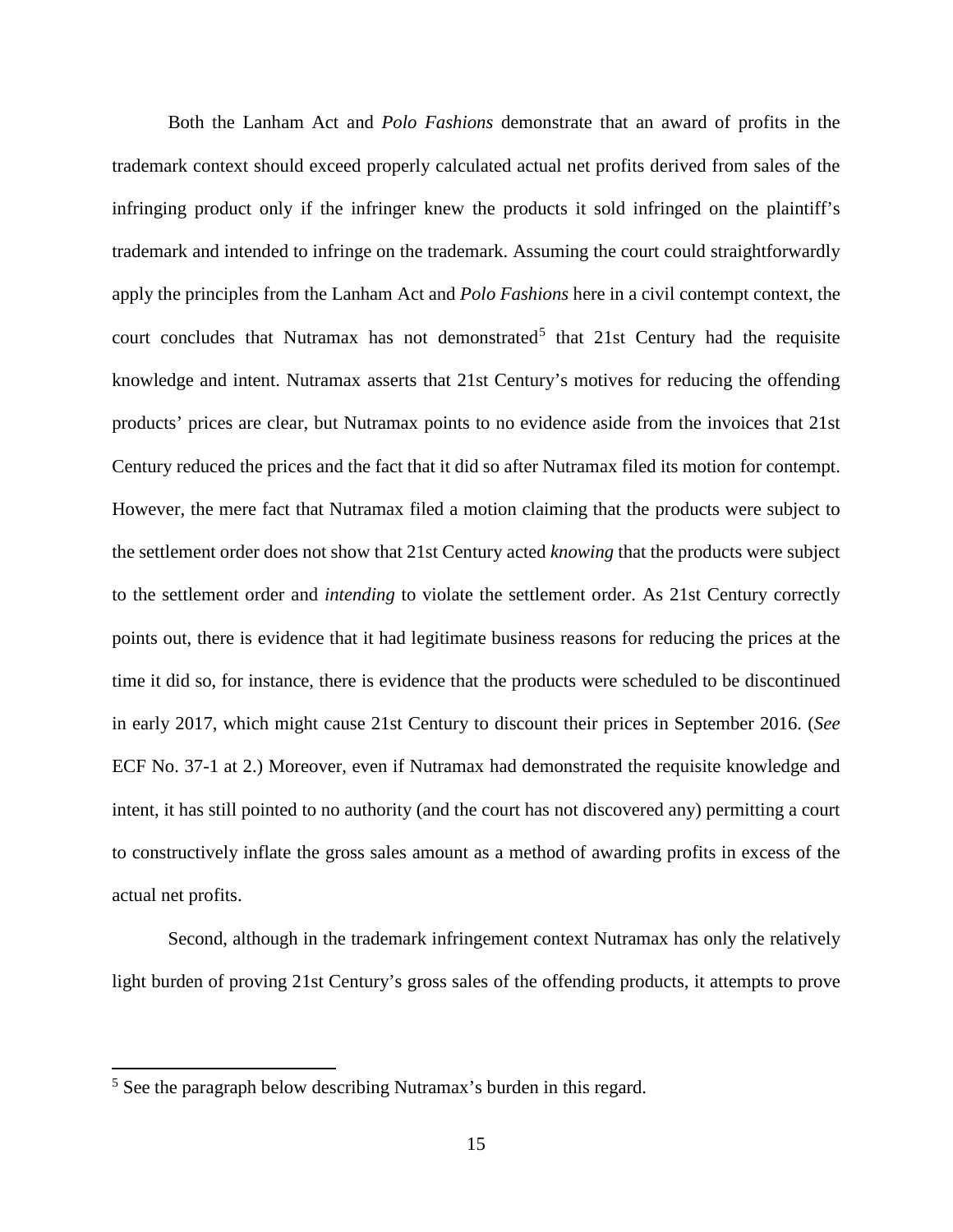an inflated gross sales amount by demonstrating 21st Century's contumacious behavior, and, in the civil contempt context, Nutramax shoulders the heavier burden of proving contumacy by clear and convincing evidence.<sup>[6](#page-15-0)</sup> For the reasons set forth in the preceding paragraph, the court concludes that Nutramax has not shown by clear and convincing evidence that 21st Century's decision to reduce the prices of the offending products amounted to contumacious behavior.

 Third, although the court, in determining the amount of profits to be disgorged, is guided by the law of trademark infringement, the court is not called upon here to enforce remedies available to a plaintiff that has succeeded in a trademark infringement action but, instead, is called upon to impose sanctions for civil contempt. In civil contempt proceedings there is a strong policy against sanctions that are punitive rather than compensatory and remedial. Indeed, the Fourth Circuit has emphasized that civil contempt "sanctions *must* be remedial and compensatory and . . . nonpunitive" and that a "'sanction . . . [that] exceed[s] the actual loss of the complainant caused by actions of respondent . . . become[s] punitive in nature . . . [and] is not appropriate in a civil contempt proceeding.'" *In re Gen. Motors*, 61 F.3d at 259 (emphasis added) (internal quotation marks omitted) (quoting *In re Tetracycline Cases*, 927 F.2d at 413) (citing *United Mine Workers*,

<span id="page-15-0"></span> $6$  A party requesting the court to hold an alleged contemnor in civil contempt must show by clear and convincing evidence that the alleged contemnor violated a court's decree and had knowledge of the violation. *See In re Grand Jury Subpoena (T-112)*, 597 F.3d 189, 202 (4th Cir. 2010) (quoting *Ashcraft*, 218 F.3d at 301); *N.L.R.B. v. Standard Trouser Co.*, 162 F.2d 1012, 1014 (4th Cir. 1947). Once contempt has been found by clear and convincing evidence, the party then has the burden to prove compensatory damages by a preponderance of the evidence. *See In re Gen. Motors Corp.*, 110 F.3d 1003, 1018 (4th Cir. 1993). Here, the court believes that application of the preponderance standard would be inappropriate because Nutramax asks the court to constructively inflate the gross sales amount (and thereby inflate the amount of compensatory damages awarded in this contempt proceeding) *specifically because* it alleges that 21st Century acted contumaciously in reducing the products' prices, which had the effect of deflating the gross sales amount. Because Nutramax's entire argument for constructively inflating the gross sales amount rests on its request that the court find that 21st Century acted contumaciously, the court will apply the clear-andconvincing-evidence burden of proof.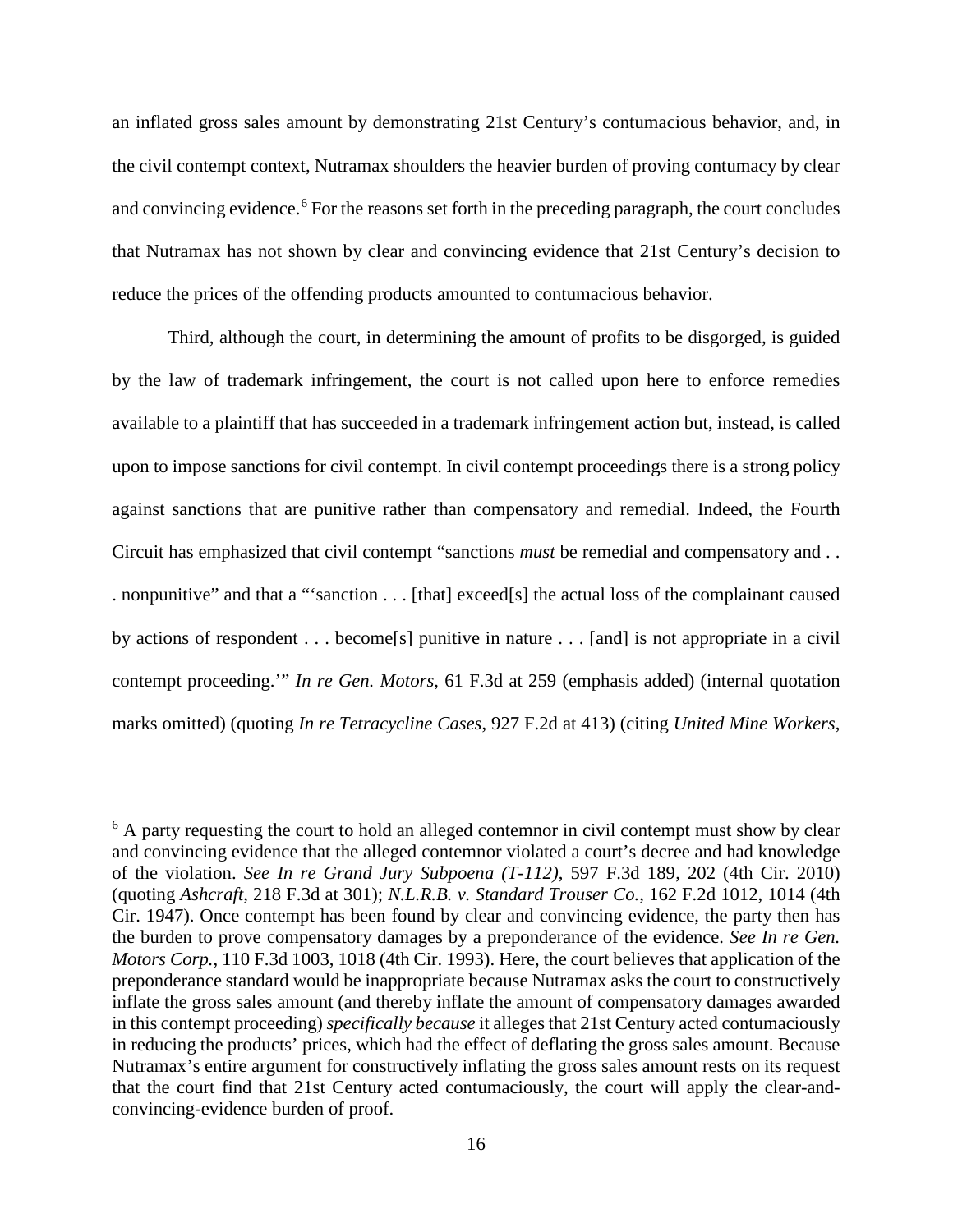33 U.S. at 302-04). There might be instances in which a court could constructively inflate the gross sales of offending products in determining the net profits to be disgorged as a compensatory remedy in a civil contempt proceeding. Here, however, Nutramax does not attempt to show how constructive inflation would compensate Nutramax for any losses it has sustained or how it would compel 21st Century's compliance with the settlement order. Indeed, Nutramax's entire argument is that the court should constructively inflate 21st Century's gross sales amount not as a means of compensating Nutramax for losses it sustained or to ensure 21st Century's compliance with the settlement order but, rather, as a means of punishing 21st Century for what Nutramax perceives as contumacious behavior. Thus, the sanction Nutramax seeks appears punitive in nature and would be an inappropriate sanction in a civil contempt proceeding.

In sum, because Nutramax has not shown that 21st Century acted with the requisite knowledge and intent when reducing the prices on the offending products, because it has not proven by clear and convincing evidence that the reduction in prices amounts to contumacious behavior, and because the sanction of constructive inflation of the gross sales amount that Nutramax seeks would be punitive in nature, the court declines to constructively inflate the gross sales amount. The court finds from the evidence in the record that the gross revenues from sales of the offending product during the relevant period was \$80,313.62. *See*, *supra*, note 1.

#### **B. Raw material costs deduction**

Nutramax next argues that the court should not permit 21st Century, in calculating its net profits from sales of the offending products, to deduct from gross sales the cost of raw materials. Nutramax concedes that raw material costs are generally deductible in the trademark infringement context, *see* Restatement (Third) of Unfair Competition § 37 cmt. g; however, it argues that 21st Century's proffered evidence of raw material costs in the form of handwritten estimates on sticky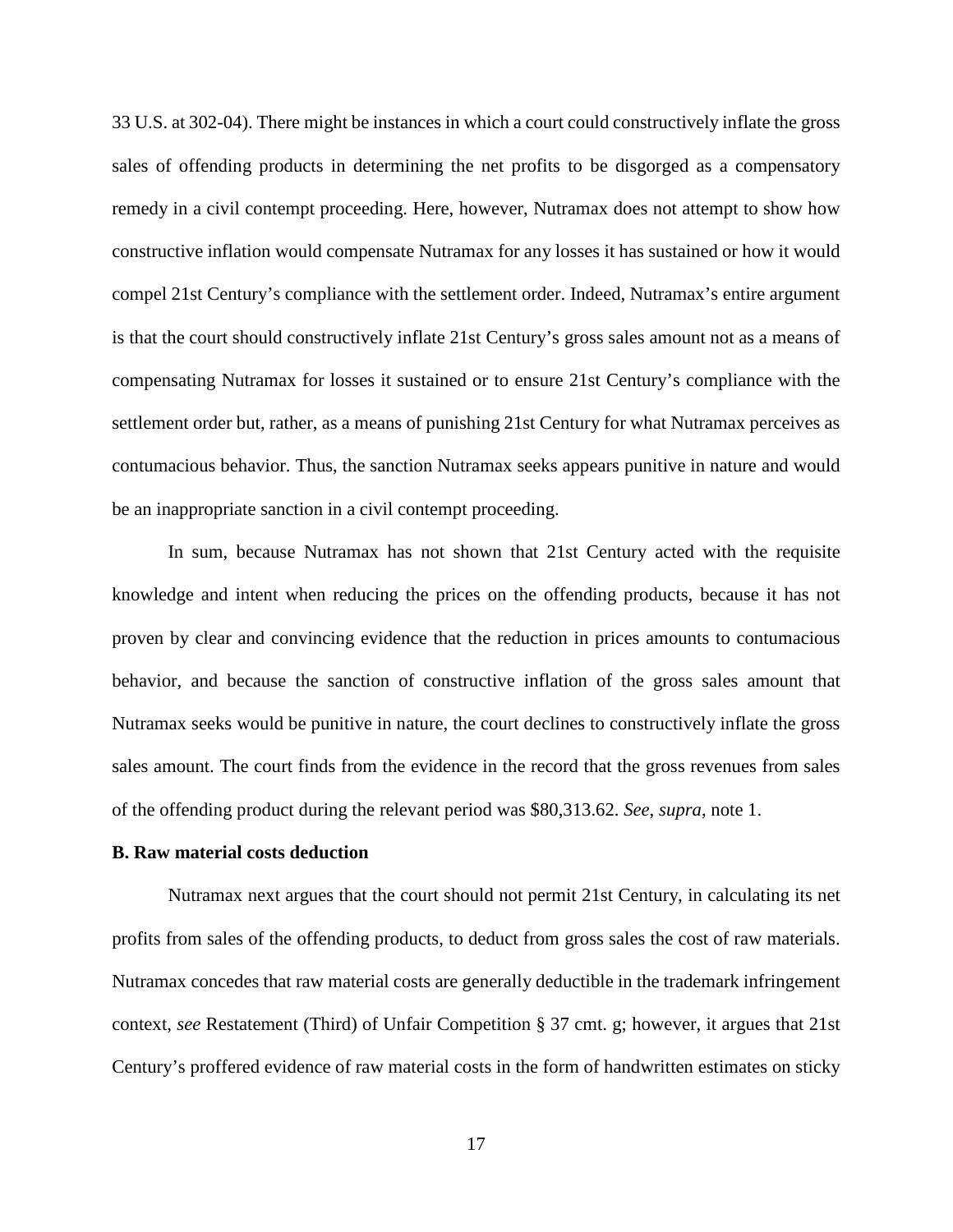notes fails to satisfy the burden placed on an infringer to prove deductible costs, *see* 5 McCarthy, *supra*,  $§$  30:66.<sup>[7](#page-17-0)</sup> The court agrees.

The only evidence 21st Century offers for the raw material costs deduction it seeks are the handwritten sticky notes and Jumpeter's attestation that the estimates on the sticky notes are the per-unit raw material costs for the lots in question. 21st Century offers no explanation or corroborating documentation as to how it arrived at these estimates except for the fact that they are relatively close to the per-unit raw material costs referenced in the cost variances reports.<sup>[8](#page-17-1)</sup> This type of unsubstantiated attestation as to the amount of an otherwise deductible category of cost is simply not enough to satisfy the burden imposed on 21st Century in the trademark infringement context. *See Flowers Bakeries Brands, Inc. v. Interstate Bakeries Corp.*, No. 1:08-cv-2376-TWT, 2010 WL 2662720, at \*13 (N.D. Ga. June 30, 2010) (collecting cases); *see also Bambu Sales, Inc.* 

<span id="page-17-0"></span> $7$  21st Century seems to argue that the court should reject Nutramax's argument in part because Nutramax, despite having extensive knowledge of the costs involved in the relevant market, does not provide any evidence that the raw material costs 21st Century asserts are incorrect or excessive and does not appear to challenge the asserted raw material costs on this basis. To the extent 21st Century complains that Nutramax has provided no countervailing evidence as to the raw material costs, Nutramax is under no obligation to do so until 21st Century, the party bearing the burden of proof on this issue, comes forward with evidence in its favor. *Cf. Semcon Tech, LLC v. Micron Tech., Inc.*, 660 F. App'x 908, 914 (Fed. Cir. 2016); *Lindsey v. Sears Roebuck & Co.*, 16 F.3d 616, 618 (5th Cir. 1994); *Zipit Wireless Inc. v. Blackberry Ltd.*, No. 6:13-cv-02959-JMC, 2016 WL 5933975, at \*6 (D.S.C. Oct. 12, 2016).

<span id="page-17-1"></span><sup>&</sup>lt;sup>8</sup> 21st Century asserts that the data underlying its sticky note estimates is proprietary information, that it is unwilling to disclose the data to Nutramax, but that it would be willing to submit it to the court for *in camera* review. The court declines to take up 21st Century's suggested *in camera* review. In the contempt order, the court directed 21st Century to disclose the net profits from sales of the offending products and to explain how the net profits were calculated. (*See* ECF No. 44 at 21.) It should have been obvious that a response to the order containing unexplained and unsubstantiated estimates of deductible costs on sticky notes was dubious and would invite objection. If 21st Century thought that the estimated amounts should be deducted but that the data underlying the estimates should be protected from disclosure, it could have sought protection from disclosure before responding to the contempt order. The court is disinclined to grant a request for *in camera* review that is not made by motion, *see* Fed. R. Civ. P. 7(b)(1), and that comes only after the requesting party (that has already been found in contempt) is forced into making such a request based on an objection from the opposing party that was obvious from the beginning.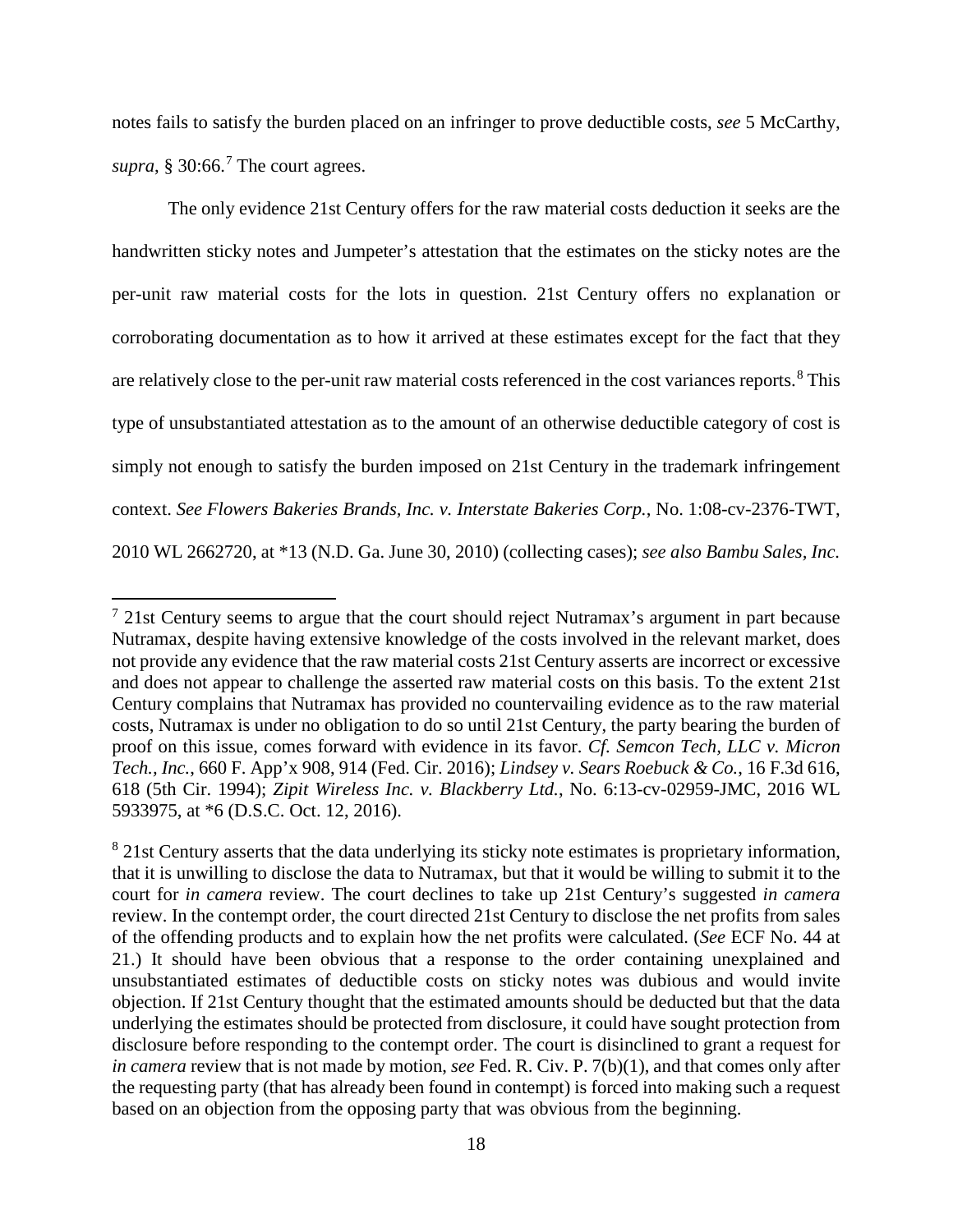*v. Ozak Trading Inc.*, 58 F.3d 849, 854 (2d Cir. 1995); *U.S. Soo Bahk Do Moo Duk Kwan Fed'n, Inc. v. Tang Soo Karate School, Inc.*, No. 3:12-cv-00669, 2015 WL 4920306, at \*36 (M.D. Pa. Aug. 17, 2015); *Hanesbrand, Inc. v. Seduzione Leggs, LLC*, No. 4:11-cv-00569-BCW, 2015 WL 12781218, at \*3 (W.D. Mo. Feb. 6, 2015); *Tamkoo Roofing Prods., Inc. v. Ideal Roofing Co., Ltd.*, No. Civ. 99-388-JD, 2000 WL 1745078, at \*2 (D.N.H. Oct. 19, 2000); *Nutrividia, Inc. v. Inmuno Vital, Inc.*, 46 F. Supp. 2d 1310, 1316 (S.D. Fla. 1998); *Dolori Fabrics, Inc. v. Ltd., Inc.*, 662 F. Supp. 1347, 1356-57 (S.D.N.Y. 1987). Accordingly, the court concludes that 21st Century is not entitled to the deduction of raw material costs estimated on the sticky notes.

Despite 21st Century's not being entitled to the sticky note estimates of raw material costs, the court concludes that 21st Century is permitted to a deduction for raw material costs in the amounts provided in the cost variances reports. Notably, Nutramax only challenges the estimates contained on the sticky notes on the ground that they amount to insufficient evidence of the cost to be deducted and never challenges the amounts of per-unit raw material costs contained in the cost variances reports. The cost variances reports appear sufficiently authenticated by Jumpeter's affidavit and otherwise appear sufficient for the court to make a finding as to the raw material costs for the offending products during the relevant period. Moreover, although in the trademark infringement context the court may award gross revenues as net profits in the absence of sufficient proof of deductible costs, in the court's view, such a practice should be avoided in the civil contempt context because of the strong policy against punitive sanctions in the latter context. Accordingly, the court finds that it is appropriate to deduct \$49,908.21 in raw material costs from the gross sales of the offending products. *See*, *supra*, note 2.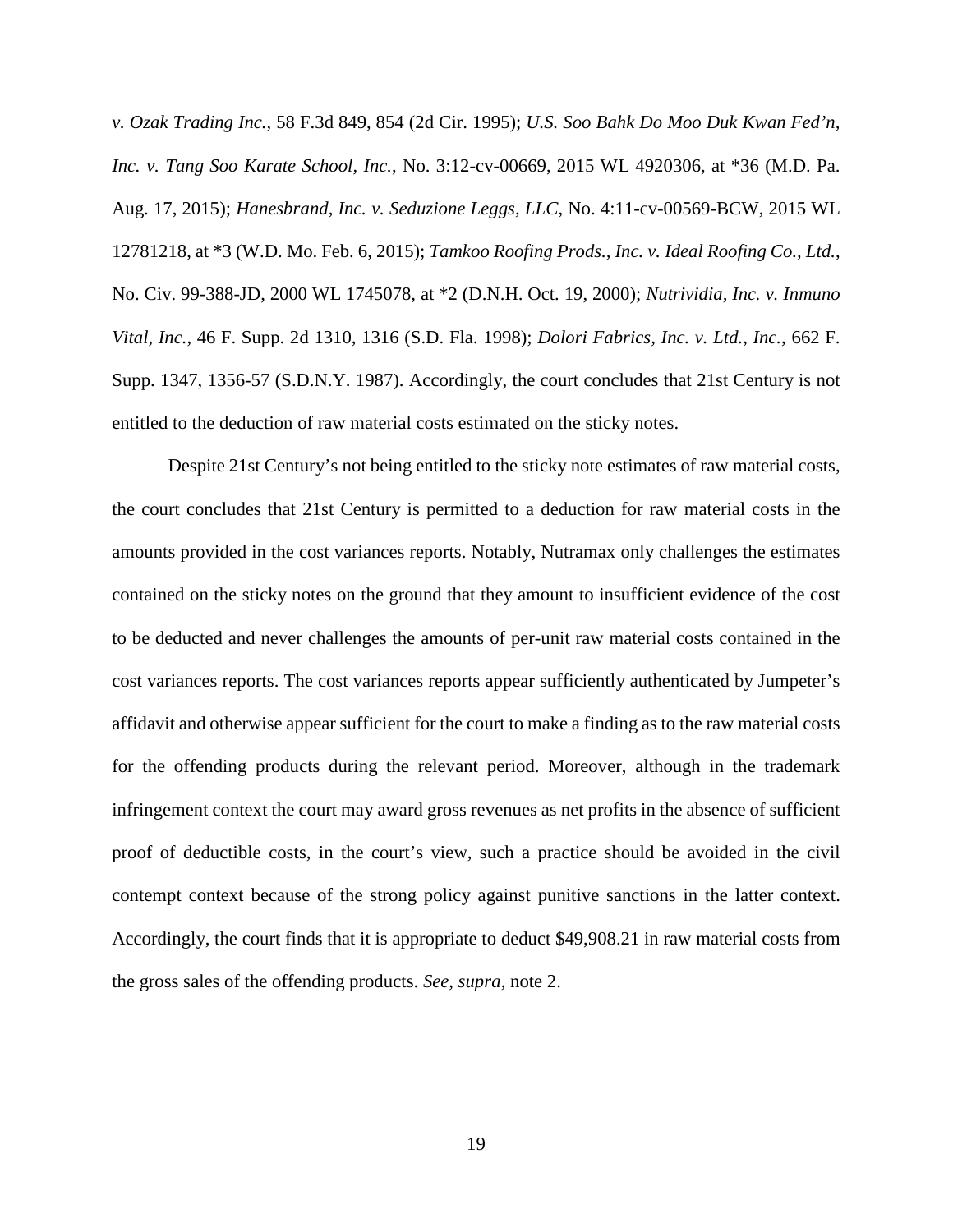### **C. Labor and overhead cost deductions**

 $\overline{a}$ 

Lastly, Nutramax argues that the court should not permit 21st Century, in calculating its net profits from sales of the offending products, to deduct from gross sales the cost of labor and overhead. As a preliminary matter, Nutramax invites the court to conclude that fixed costs, such as labor and overhead costs, are not deductible as a matter of law. Whether and to what extent fixed costs may be deducted from gross sales in the trademark infringement context continues to "present[] difficult legal and accounting problems." 5 McCarthy, *supra*, § 30:68. Some courts refuse to allow deductions for fixed costs when it appears that the costs would be incurred even if the offending products had not been manufactured and sold.[9](#page-19-0) *See, e.g.*, *Nike Inc. v. Variety Wholesalers, Inc.*, 274 F. Supp. 2d 1352, 1373 (S.D. Ga. 2003) (citing *Maltina Corp. v. Cawy Bottling Co.*, 613 F.2d 582, 586 (5th Cir. 1980); *Abbott Labs. v. Unlimited Beverages, Inc.*, 218 F.3d 1238, 1242 (11th Cir. 2000)). However, a number of other courts, especially in the Second Circuit, permit infringers to deduct such fixed costs so long as they prove a sufficient nexus between the fixed cost and the sale of the offending product. *See, e.g.*, *Lee Valley Tools, Ltd. v. Indus. Blade Co.*, 288 F.R.D. 254, 268-69 (W.D.N.Y. 2013). Nutramax asks the court to side with the authorities holding that, generally, fixed costs may not be deducted. To the extent the court sides with the authorities allowing such deductions, Nutramax argues that 21st Century has not demonstrated a sufficient nexus between its 12% estimates for labor and overhead costs and the sale of the offending products.

<span id="page-19-0"></span><sup>9</sup> Nutramax relies heavily on Restatement (Third) of Unfair Competition § 37 cmt. h for the proposition that an infringer is not permitted to deduct fixed costs like overhead and labor from gross sales. (*See* ECF No. 49 at 8.) However, the comments for § 37 are hardly clear on this point. *See id.* § 37 cmt. g ("Labor . . . associated with the production of infringing goods [is] generally deductible."); *id.* ("The defendant may deduct the cost of labor . . . expended in producing the infringing goods . . . ."); *id.* § 37 cmt. h ("[S]ome courts allocate a proportion of overhead and other fixed costs.").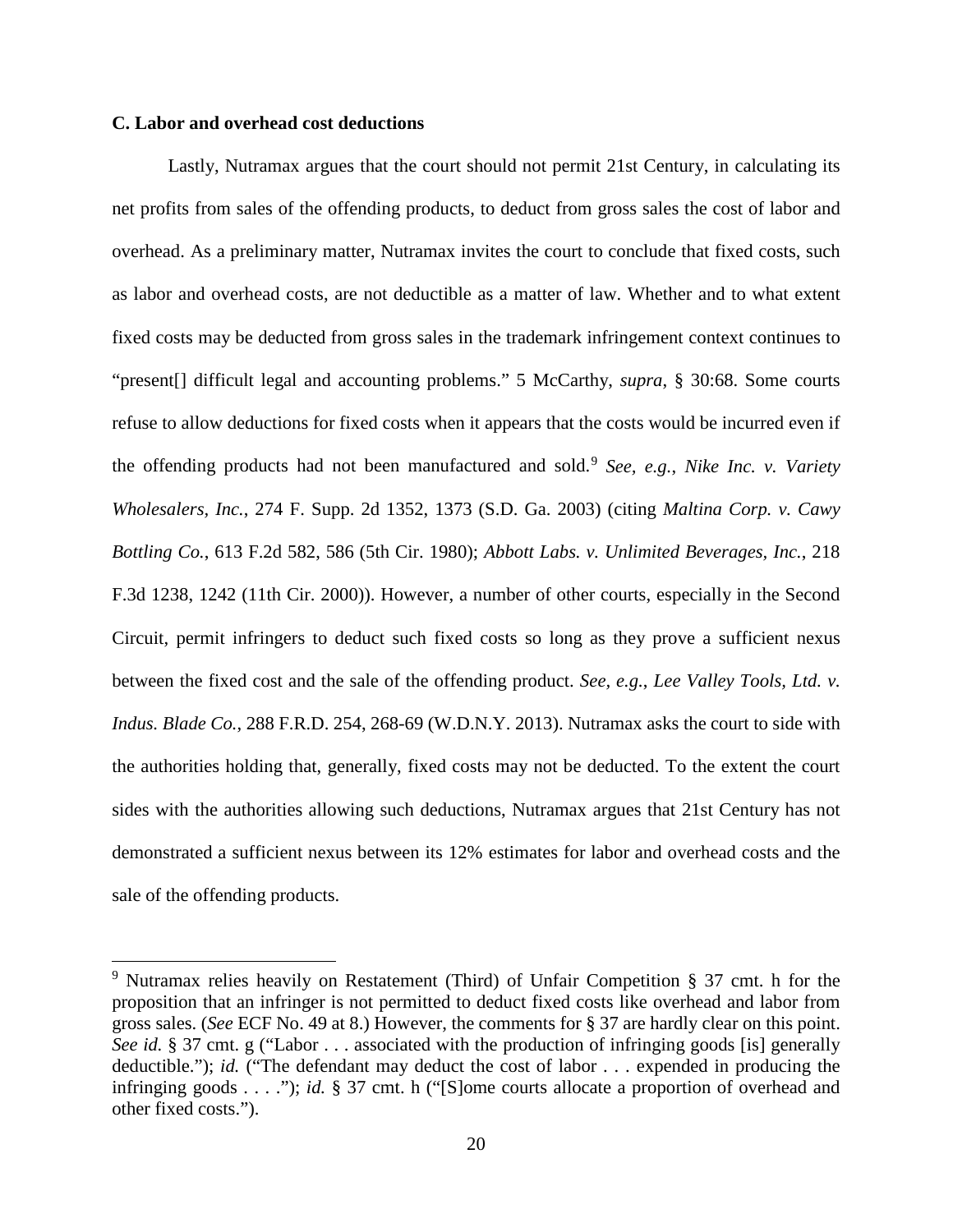The court declines Nutramax's invitation. In the court's view, it is unnecessary in this civil contempt proceeding to choose a side on the issue, and it is likewise unnecessary to determine whether 21st Century has satisfied the Second Circuit's requirement to prove a sufficient nexus between the asserted labor and overhead costs and the sale of the offending products. The court observes that in the trademark infringement context, even when an infringer fails to offer any evidence supporting a deduction for fixed costs, courts have relied on estimations of such fixed costs and deducted them from gross sales in order to avoid imposing punitive sanctions on the infringer. *See Choice Hotels Int'l, Inc. v. Fisher*, No. 2:13-cv-23, 2015 WL 12748029, at \*7 (N.D.W. Va. Apr. 1, 2015) (explaining that, even where "the defendant has failed to provide any evidence . . . [of] any cost deductions," the court "will not award th[e] full amount" "of the defendant's estimated gross sales," because doing so would "produce results that are . . . punitive in nature"); *Muhler*, 2014 WL 4269078, at \*7 (explaining that, even where infringer "provided no evidence to establish any costs or deductions from gross revenues," an award of all gross revenues "does not take into account [the infringer]'s profit margin" and "would almost certainly penalize [the infringer] instead of compensating [the trademark owner]," and, thus, "a reasonable approximation" was appropriate); *Nutrivida*, 46 F. Supp. 2d at 1316 (estimating \$1 million as deductible costs for both advertising and telemarketing despite infringer offering insufficient documentary evidence for these costs). Courts have also relied on estimations in the civil contempt context as a means of avoiding punitive sanctions. *See Colonial Williamsburg*, 792 F. Supp. at 1408 (explaining that, although "[t]he burden of proof rests on the defendants to prove any deductions for its costs from the gross revenues attributable to its contempt," "it would be inequitable and unnecessarily excessive to force the defendants to repay all revenues derived from the sale of [the offending p]roducts," as the contemnor "certainly incurred substantial overhead in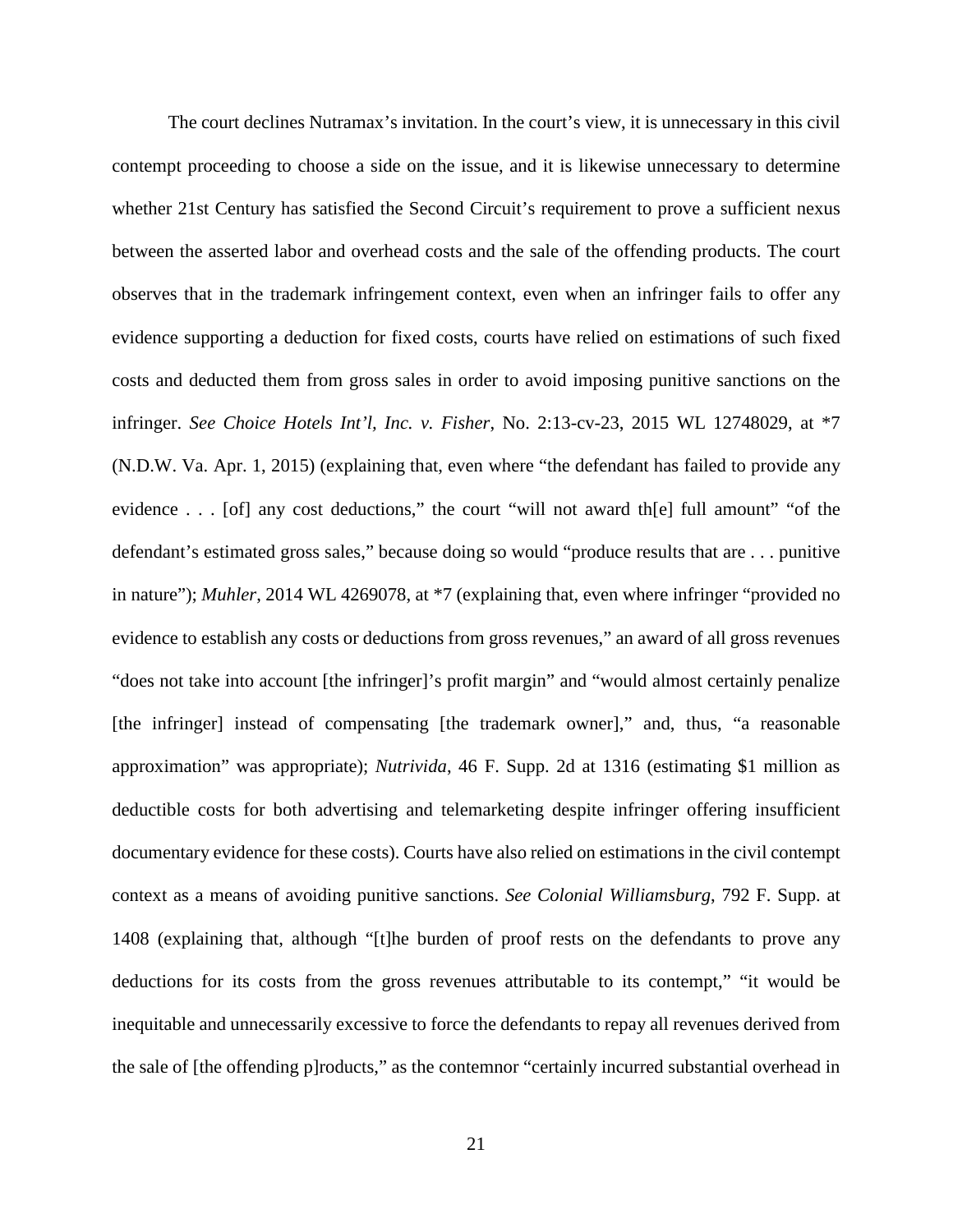the production of the [offending p]roducts" (internal quotation marks omitted)); *id.* (implicitly estimating net profits as one third of gross sales and costs as two thirds of gross sales).

Here, in the court's view, awarding Nutramax profits that fail to take into account a proportion of the labor and overhead costs 21st Century incurred would be punitive and thus inappropriate for a civil contempt sanction. Although 21st Century's evidence of labor and overhead costs—Jumpeter's attestation that 12% of gross revenues is a conservative estimate of the labor and overhead costs attributable to the offending products—would be inadequate to prove the amount of a deduction, the court may nonetheless estimate such costs even in the absence of *any* evidence as to such costs. *See Fisher*, 2015 WL 12748029, at \*7; *Muhler*, 2014 WL 4269078, at \*7. The court exercises its discretion to estimate labor and overhead costs here in order to avoid imposing a punitive sanction on 21st Century. Nutramax has not challenged the reasonableness of the 12% estimates offered by Jumpeter, and, because the only evidence in the record on the issue is Jumpeter's attestation that the 12% figure is reasonable, the court accepts the figure as a reasonable estimate of the labor and overhead costs to be deducted from the \$80,313.62 in gross revenues from sales of the offending products. Accordingly, the court finds that it is appropriate to deduct \$19,275.27 in labor and overhead costs from the gross sales of the offending products.